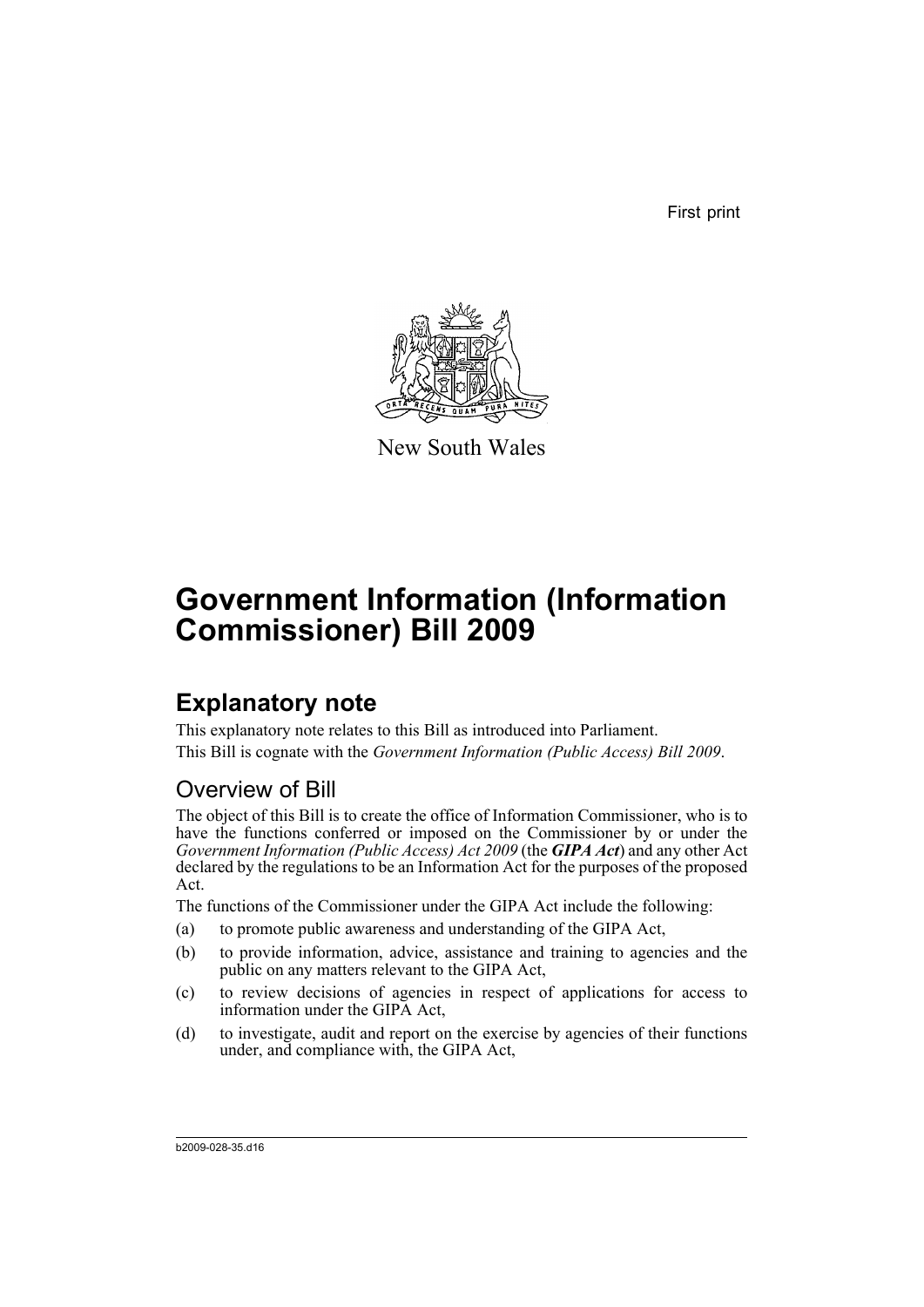Explanatory note

(e) to make reports and provide recommendations to the Minister about proposals for legislative and administrative changes to further the object of the GIPA Act.

The Bill also makes minor consequential amendments to other legislation.

# Outline of provisions

## **Part 1 Preliminary**

**Clause 1** sets out the name (also called the short title) of the proposed Act.

**Clause 2** provides for the commencement of the proposed Act on a day or days to be appointed by proclamation.

**Clause 3** defines certain words and expressions used in the proposed Act. The term *agency* has the same meaning as in the GIPA Act, and *Joint Committee* means the Committee on the Office of the Ombudsman and the Police Integrity Commission constituted under the *Ombudsman Act 1974* or such other joint committee of members of Parliament as may be appointed for the purposes of the proposed Act.

# **Part 2 Appointment of Information Commissioner**

**Clause 4** provides that the Governor may appoint an Information Commissioner (the *Commissioner*), who may hold office on a full-time basis for up to 5 years, and who may be re-appointed. Members of the NSW Parliament, or of the legislature of another State or Territory or of the Commonwealth, are not eligible to be appointed as Commissioner.

**Clause 5** enables the Joint Committee to veto the appointment of a person as the Commissioner.

**Clause 6** provides that the Commissioner is to be paid remuneration in accordance with the *Statutory and Other Offices Remuneration Act 1975* and travelling and subsistence allowances as determined by the Minister.

**Clause 7** sets out the circumstances in which the office of Commissioner becomes vacant.

**Clause 8** provides that the Commissioner may be removed from office by the Governor on the address of both Houses of Parliament and provides a process for the Governor to suspend the Commissioner on certain grounds pending a decision by the Houses of Parliament on the question of removal from office.

**Clause 9** provides that if the office of Commissioner becomes vacant, a person is to be appointed to fill the vacancy.

**Clause 10** provides that the *Public Sector Employment and Management Act 2002* does not apply to the appointment of the Commissioner, and the holder of the office is not, as holder, subject to that Act.

**Clause 11** provides that the Minister may appoint an acting Commissioner during the illness or absence of the Commissioner or a vacancy in the office.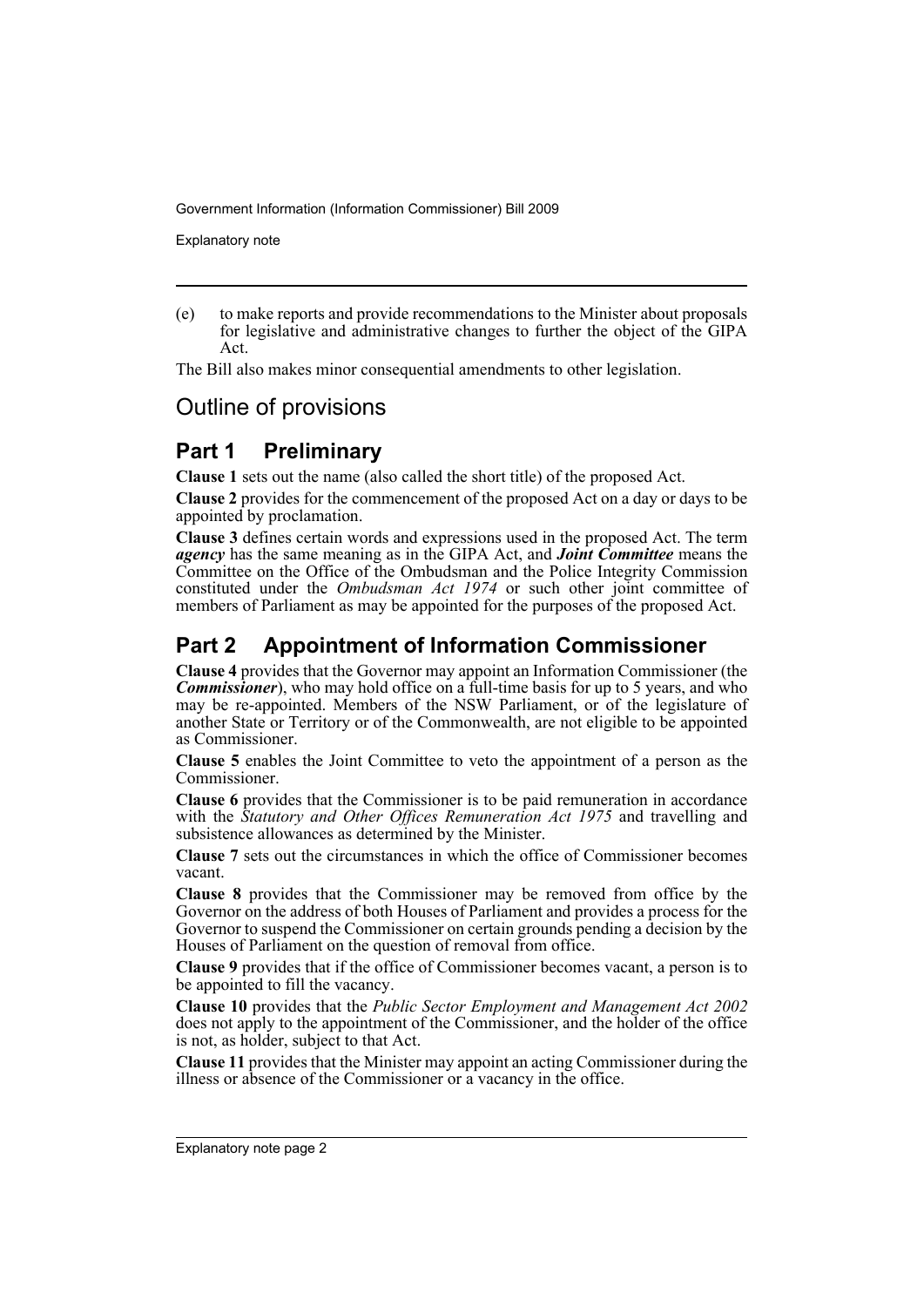Explanatory note

**Clause 12** provides that the staff of the Commissioner are to be employed under Chapter 1A of the *Public Sector Employment and Management Act 2002*.

**Clause 13** enables the Commissioner to delegate his or her functions, other than the power of delegation.

## **Part 3 Functions of Commissioner**

### **Division 1 General functions of Commissioner**

**Clause 14** provides for the functions of the Commissioner. **Clause 15** further provides that the Commissioner is to act in an informal manner as far as possible (including avoiding formal hearings), is to act according to the substantial merits of the case without undue regard to technicalities, is not bound by the rules of evidence and may determine procedures to be followed, including procedures for inquiries or investigations. **Clause 16** enables the Commissioner to engage the services of any person for the purpose of getting expert assistance.

## **Division 2 Complaints**

**Clauses 17–20** deal with complaints to the Commissioner. A person may complain to the Commissioner about the conduct of an agency in the exercise of its functions under an Information Act, including conduct that may constitute a contravention of an Information Act. The Commissioner may decide whether or not to investigate a complaint and must notify the complainant about the decision and how the complaint is to be dealt with. In dealing with a complaint, the Commissioner may provide information to the parties to the complaint, undertake discussions with the parties and facilitate the direct resolution of the complaint through informal processes such as conciliation. The Commissioner may also decide to investigate the complaint under Division 3.

### **Division 3 Investigations**

**Clause 21** provides that the Commissioner may investigate and report on the exercise of any functions of an agency under an Information Act, including the systems, policies and practices of an agency. The Commissioner must provide such a report to the Minister responsible for an agency to which the report relates and to the principal officer of an agency that is the subject of the report.

**Clause 22** requires the Commissioner to notify a complainant of its decision to investigate a complaint and must notify an agency if the Commissioner is to investigate a complaint about the agency.

**Clause 23** provides that an investigation is to be conducted in private. Submissions to the Commissioner can be made by the complainant and, if practicable, by the agency concerned. Before making any adverse comments about a person in a report of an investigation, the Commissioner must, in so far as is practicable to do so, inform the person and give the person the opportunity to make submissions. Before publishing a report on an investigation that makes an adverse comment in respect of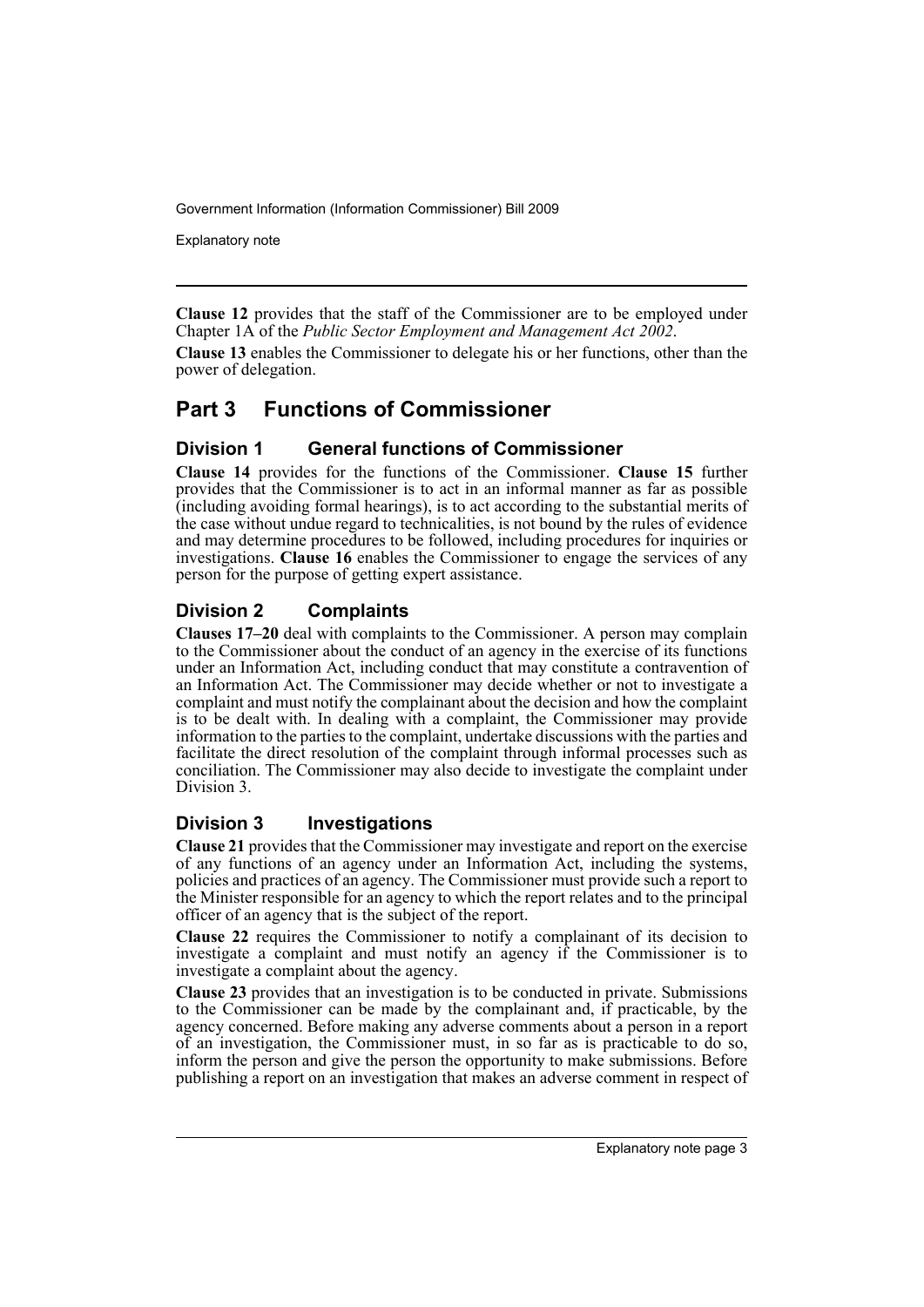Explanatory note

an agency, the Commissioner must inform the Minister responsible for the agency that the Commissioner proposes to publish such a report and must, at the request of that Minister, consult the Minister.

**Clause 24** requires the Commissioner to report any conduct of an agency that constitutes a failure to exercise its functions properly in accordance with any provision of an Information Act to the Minister responsible for the agency, to the agency's principal officer and, if it is conduct of a person employed under the *Public Sector Employment and Management Act 2002*, to the head of the Department of Premier and Cabinet. Such a report may be given to the complainant (if any) and to the relevant agency, which must, if requested by the Commissioner, notify the Commissioner of any action taken or proposed in consequence of the report.

### **Division 4 Powers of Commissioner**

**Clause 25** enables the Commissioner to require an agency to provide specific information and records. **Clause 26** enables the Commissioner to enter and inspect premises used by an agency and inspect any record or thing on the premises. **Clause 27** limits these powers in certain situations related to a claim of privilege.

**Clause 28** enables the Commissioner to apply to the Supreme Court for an injunction to prevent a contravention of any provision of an Information Act.

**Clause 29** gives the Commissioner power to conduct formal inquiries, with specified powers of a Royal Commission under the *Royal Commissions Act 1923*.

**Clause 30** prevents the Commissioner from having access to Cabinet information within the meaning of the GIPA Act.

### **Division 5 Disclosure of information**

**Clause 31** enables the Commissioner to provide the Ombudsman with certain information that relates to conduct of an agency that could be the subject of a complaint under the *Ombudsman Act 1974*. **Clause 32** enables the Commissioner to provide certain information to the Director of Public Prosecutions, the Independent Commission Against Corruption or the Police Integrity Commission. **Clause 33** enables the Commissioner to provide certain information to an agency that the Commissioner obtained in relation to a complaint against the agency and to make comments to the agency. The Commissioner may, in certain circumstances, provide such information and make comments to another relevant agency. **Clause 34** enables the Ombudsman to provide certain information to the Commissioner that relates to conduct of any agency that could be the subject of a complaint under the proposed Act. **Clause 35** provides that the Commissioner must not, in the exercise of functions under the proposed Act, disclose any information for which there is an overriding public interest against disclosure, as provided by the GIPA Act, except as authorised by the other provisions of the Division.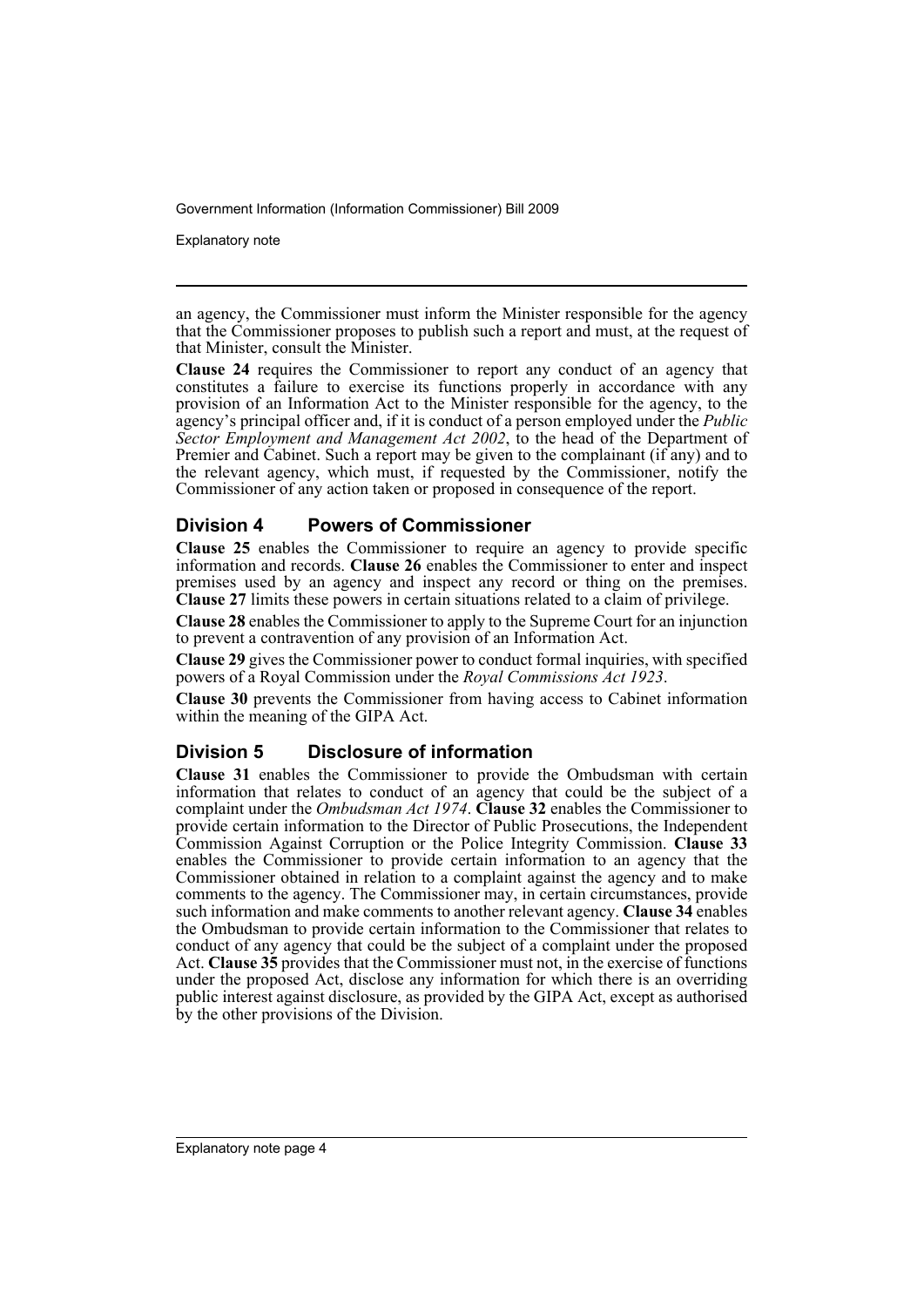Explanatory note

## **Part 4 Reports by Commissioner**

**Clause 36** requires the Commissioner to prepare and submit to Parliament an annual report about the Commissioner's work and activities. A copy of the report is to be provided to the Minister.

**Clause 37** requires the Commissioner to prepare and publish an annual report on the operation of the GIPA Act (generally, across all agencies) and to provide the report to Parliament. A copy of the report is to be provided to the Minister.

**Clause 38** allows the Commissioner to make, at any time, a special report on any matter relating to the Commissioner's functions to Parliament. A copy of the report is to be provided to the Minister.

**Clause 39** sets out the procedures for tabling reports in Parliament. If the Commissioner recommends that the report be made public, the Presiding Officer of a House of Parliament may make it public immediately.

# **Part 5 Miscellaneous**

**Clause 40** requires the Ombudsman to consult with the Commissioner about any complaint received by the Ombudsman that could be a complaint to the Commissioner under the proposed Act. If the Commissioner decides to deal with the complaint, the Ombudsman is not to investigate the matter any further (to the extent that it relates to conduct that could be the subject of a complaint under the proposed Act).

**Clause 41** provides that neither the Commissioner nor a member of the Commissioner's staff is competent or compellable to give evidence or produce any document in certain legal proceedings in respect of any information obtained by the Commissioner or staff member in the course of the exercise of functions under the proposed Act or any other Act.

**Clause 42** protects persons involved in the administration of the proposed Act, including the Commissioner, from personal liability (provided they were not acting in bad faith). Civil or criminal proceedings against such a person cannot be brought without leave of the Supreme Court.

**Clause 43** makes it an offence with a maximum penalty of 10 penalty units (currently, \$1,100) for a person:

- (a) to obstruct or hinder the Commissioner or a member of the Commissioner's staff in the exercise of their functions under the proposed Act or any other Act, or
- (b) to refuse or fail to comply with any lawful requirement of the Commissioner under the proposed Act or any other Act, or
- (c) to falsely represent that the person is the Commissioner or a member of the Commissioner's staff.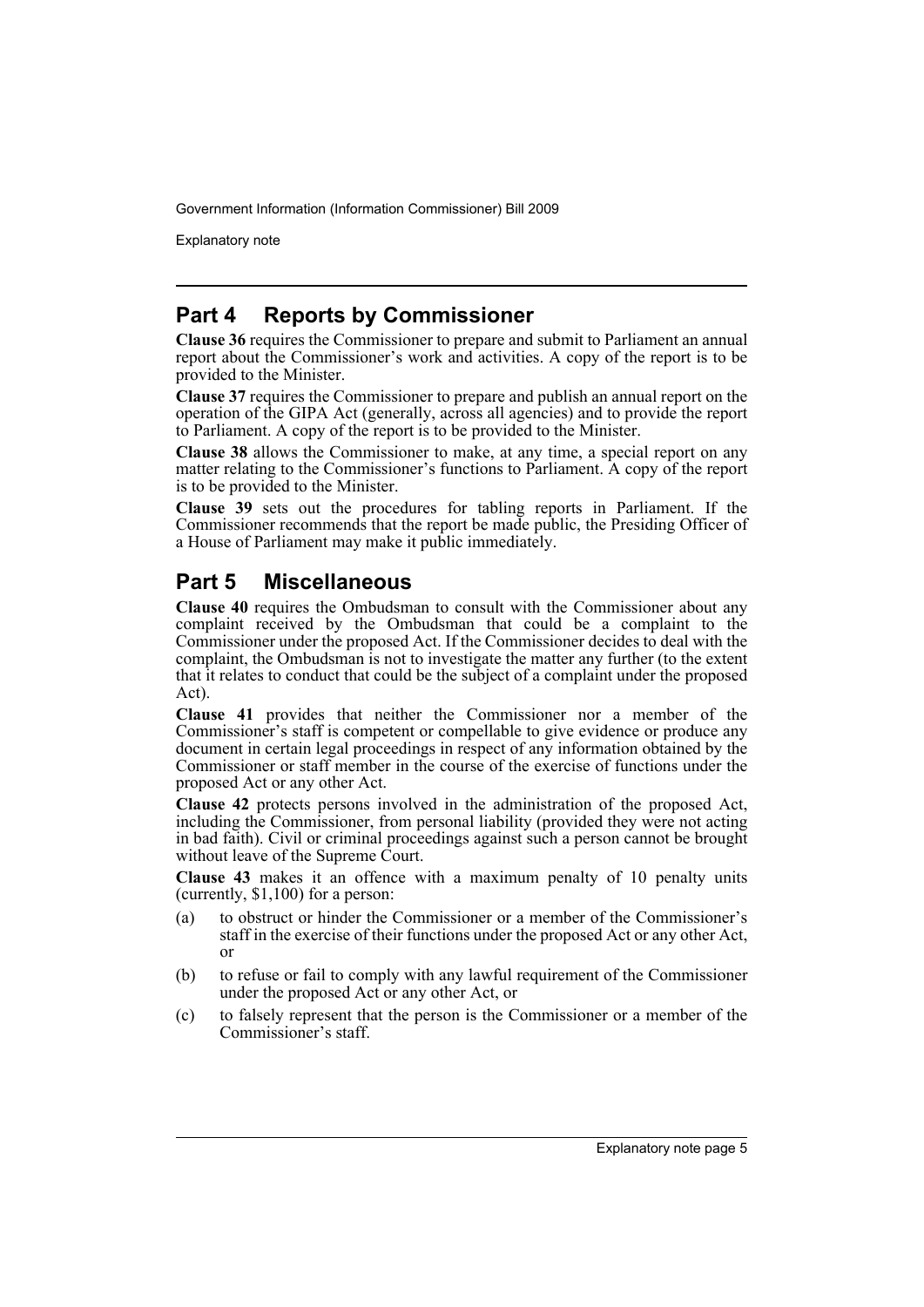Explanatory note

It is an indictable offence, with a maximum penalty of 200 penalty units (currently, \$22,000) or 5 years imprisonment or both, to use, cause, inflict or procure any violence, punishment, damage, loss or disadvantage to any person because that person makes a complaint to the Commissioner, assists the Commissioner or gives evidence to the Commissioner.

It is an indictable offence, with a maximum penalty of 200 penalty units (currently, \$22,000) or 5 years imprisonment or both, for an employer to dismiss or prejudice an employee because the employee assists the Commissioner.

**Clause 44** sets out the functions of the Joint Committee, which include monitoring and reviewing the exercise of the Commissioner's functions, reporting to Parliament on certain matters, and examining any reports produced by the Commissioner.

**Clause 45** protects persons involved in the administration of the proposed Act, including the Commissioner, from personal liability.

**Clause 46** provides for how proceedings for an offence under the proposed Act are to be dealt with.

**Clause 47** is a regulation-making power.

**Clause 48** requires a review of the proposed Act to be undertaken after 5 years.

## **Schedule 1 Amendment of Acts**

**Schedule 1** amends the Acts specified in the Schedule.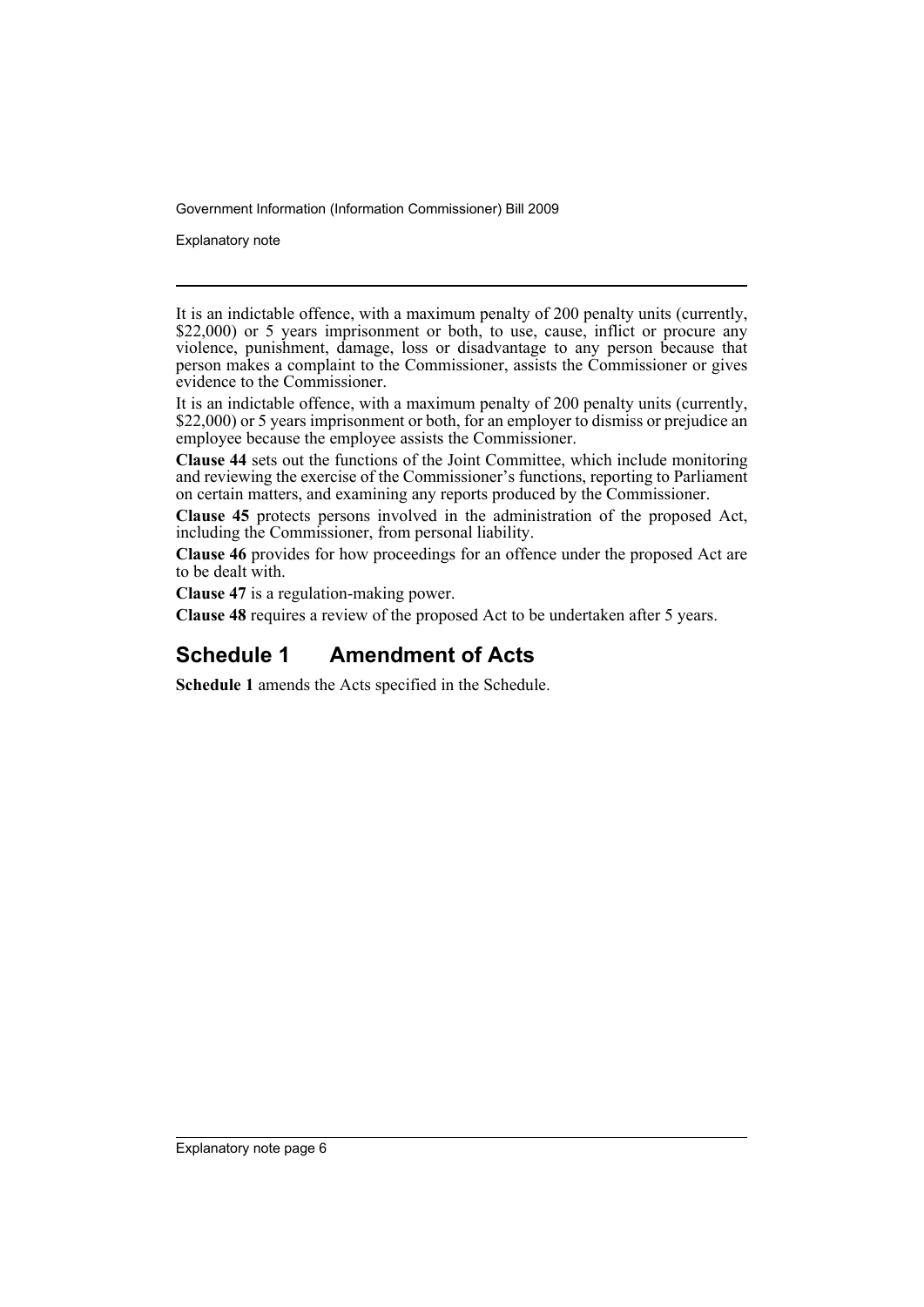First print



New South Wales

# **Government Information (Information Commissioner) Bill 2009**

# **Contents**

|        |    |                                                  | Page |
|--------|----|--------------------------------------------------|------|
| Part 1 |    | <b>Preliminary</b>                               |      |
|        |    | Name of Act                                      | 2    |
|        | 2  | Commencement                                     | 2    |
|        | 3  | Definitions                                      | 2    |
| Part 2 |    | <b>Appointment of Information Commissioner</b>   |      |
|        | 4  | Appointment of Information Commissioner          | 3    |
|        | 5  | Veto of proposed appointment of Commissioner     | 3    |
|        | 6  | Remuneration                                     | 3    |
|        |    | Vacancy in office                                |      |
|        | 8  | Removal from office                              |      |
|        | 9  | Filling of vacancy                               | 5    |
|        | 10 | Public Sector Employment and Management Act 2002 | 5    |
|        | 11 | Appointment of acting Commissioner               | 5    |
|        |    |                                                  |      |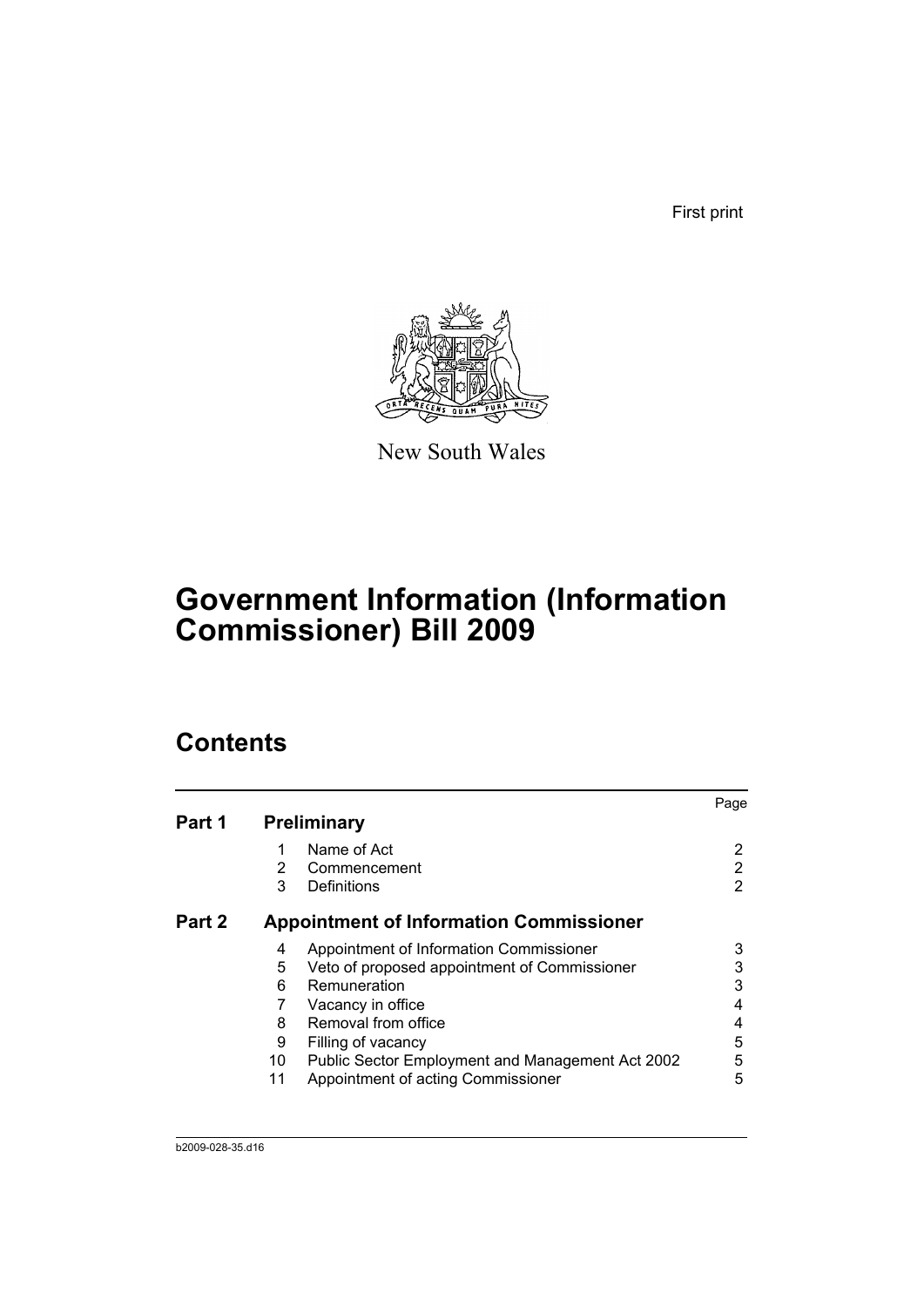Contents

|        |                                  |                   |                                                                                                                                                                                                                                                                           | Page                                       |
|--------|----------------------------------|-------------------|---------------------------------------------------------------------------------------------------------------------------------------------------------------------------------------------------------------------------------------------------------------------------|--------------------------------------------|
|        | 12<br>13                         | Delegation        | <b>Staff of Commissioner</b>                                                                                                                                                                                                                                              | 5<br>5                                     |
| Part 3 |                                  |                   | <b>Functions of Commissioner</b>                                                                                                                                                                                                                                          |                                            |
|        |                                  | <b>Division 1</b> | <b>General functions of Commissioner</b>                                                                                                                                                                                                                                  |                                            |
|        | 14<br>15<br>16                   |                   | <b>General functions</b><br>General procedures of Commissioner<br>Expert assistance                                                                                                                                                                                       | 6<br>6<br>6                                |
|        |                                  | <b>Division 2</b> | <b>Complaints</b>                                                                                                                                                                                                                                                         |                                            |
|        | 17<br>18<br>19<br>20             |                   | Making of complaint<br>Decision to deal with complaint<br>How complaints are dealt with<br>Notice to complainant                                                                                                                                                          | 6<br>6<br>$\overline{7}$<br>$\overline{7}$ |
|        |                                  | <b>Division 3</b> | <b>Investigations</b>                                                                                                                                                                                                                                                     |                                            |
|        | 21<br>22<br>23<br>24             |                   | Investigation of agency systems, policies and practices<br>Investigation of complaints<br>Procedure for investigations<br>Report on compliance with Information Act                                                                                                       | 7<br>7<br>8<br>8                           |
|        |                                  | <b>Division 4</b> | <b>Powers of Commissioner</b>                                                                                                                                                                                                                                             |                                            |
|        | 25<br>26<br>27<br>28<br>29<br>30 |                   | Agencies to give information etc<br>Entry of premises<br>Limits on coercive powers because of privilege etc<br>Powers to prevent contravention of Information Act<br>Formal inquiries<br>Cabinet proceedings                                                              | 9<br>9<br>9<br>10<br>11<br>11              |
|        |                                  | <b>Division 5</b> | <b>Disclosure of information</b>                                                                                                                                                                                                                                          |                                            |
|        | 31<br>32<br>33<br>34<br>35       | and PIC           | Commissioner may furnish information to Ombudsman<br>Commissioner may furnish information to ICAC, DPP<br>Commissioner may furnish information to agency<br>Ombudsman may furnish information to Commissioner<br>Restriction on disclosure of information by Commissioner | 12<br>12<br>12<br>13<br>13                 |
| Part 4 |                                  |                   | <b>Reports by Commissioner</b>                                                                                                                                                                                                                                            |                                            |
|        | 36<br>37<br>38<br>39             | Annual report     | Report on operation of GIPA Act<br>Special report to Parliament<br>Procedure for reporting                                                                                                                                                                                | 14<br>14<br>14<br>15                       |
|        |                                  |                   |                                                                                                                                                                                                                                                                           |                                            |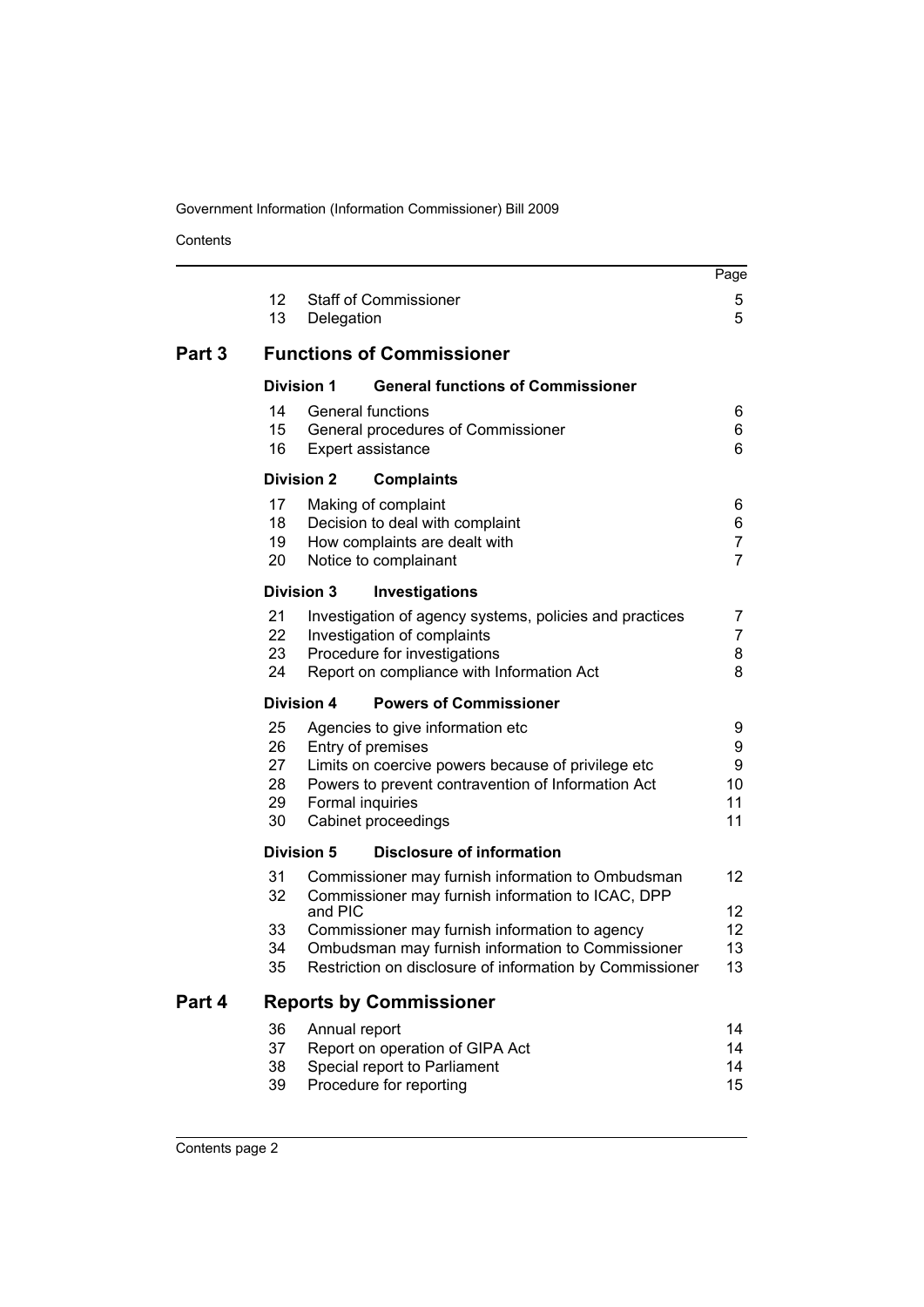Contents

|                   |    |                                                             | Page |
|-------------------|----|-------------------------------------------------------------|------|
| Part 5            |    | <b>Miscellaneous</b>                                        |      |
|                   | 40 | Ombudsman required to consult                               | 16   |
|                   | 41 | Commissioner, officer or expert as witness                  | 16   |
|                   | 42 | Immunity of Commissioner and others                         | 16   |
|                   | 43 | Offences                                                    | 17   |
|                   | 44 | Oversight of Commissioner's functions by Joint<br>Committee | 18   |
|                   | 45 | Personal liability of Commissioner and others               | 19   |
|                   | 46 | Proceedings for offences                                    | 19   |
|                   | 47 | Regulations                                                 | 20   |
|                   | 48 | Review of Act                                               | 20   |
| <b>Schedule 1</b> |    | <b>Amendment of Acts</b>                                    | 21   |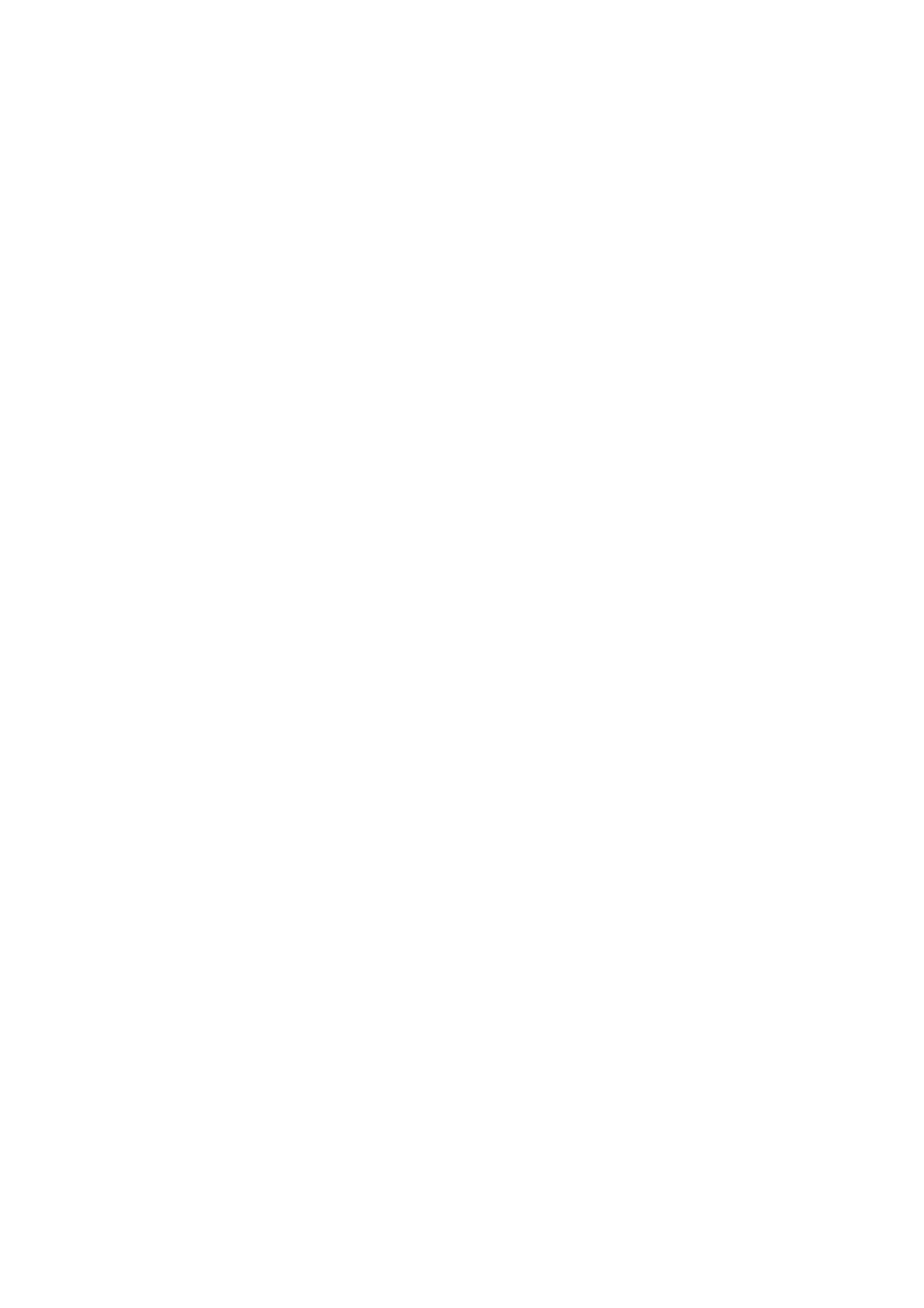

New South Wales

# **Government Information (Information Commissioner) Bill 2009**

No , 2009

## **A Bill for**

An Act to create the office of Information Commissioner; and for other purposes.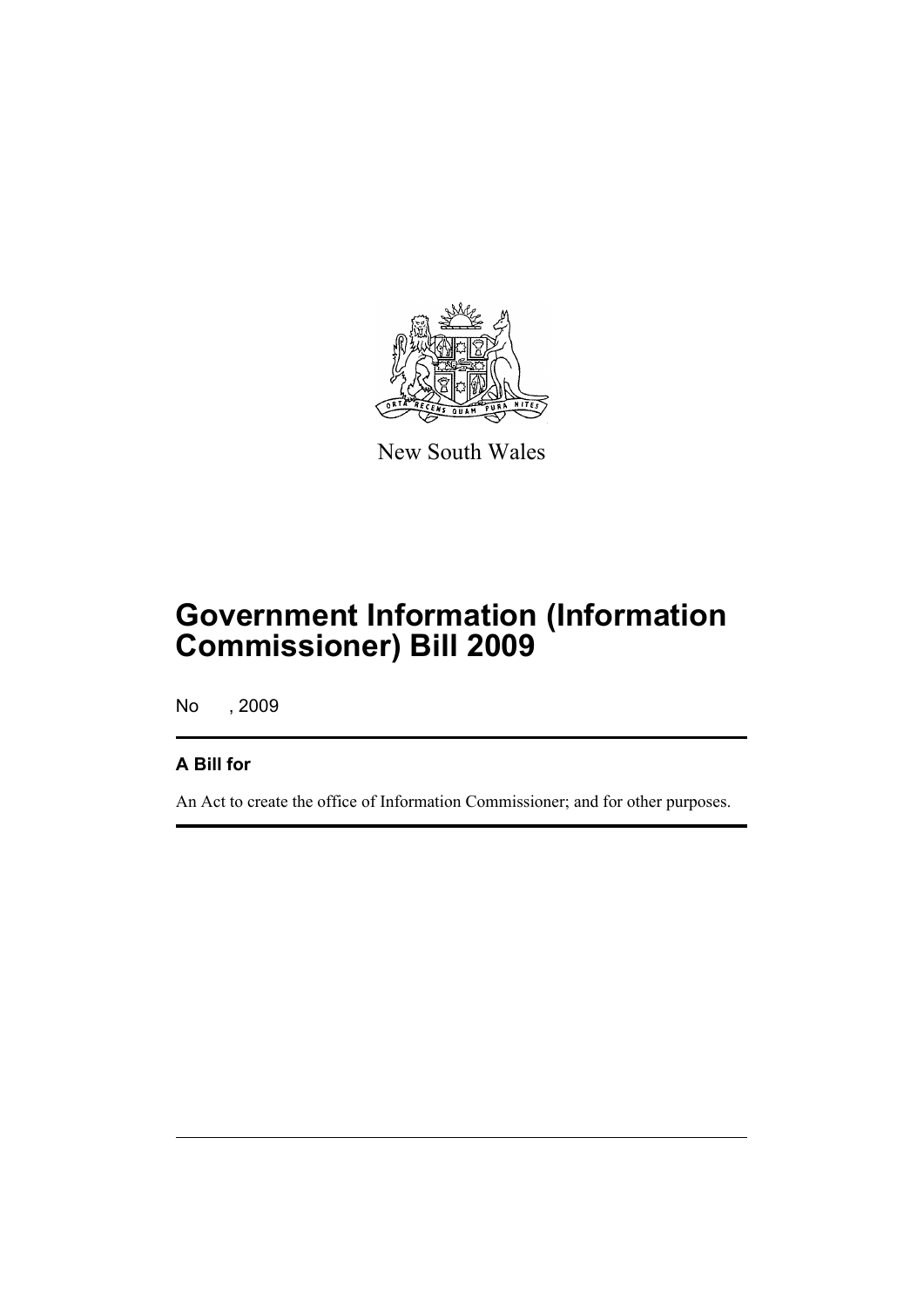Part 1 Preliminary

<span id="page-11-3"></span><span id="page-11-2"></span><span id="page-11-1"></span><span id="page-11-0"></span>

| The Legislature of New South Wales enacts: |                    |                                                                                                                                       | $\mathbf{1}$        |  |
|--------------------------------------------|--------------------|---------------------------------------------------------------------------------------------------------------------------------------|---------------------|--|
| Part 1                                     |                    | <b>Preliminary</b>                                                                                                                    | 2                   |  |
| 1                                          | <b>Name of Act</b> |                                                                                                                                       | 3                   |  |
|                                            |                    | This Act is the Government Information (Information Commissioner)<br>Act 2009.                                                        | $\overline{4}$<br>5 |  |
| $\mathbf{2}$                               |                    | Commencement                                                                                                                          | 6                   |  |
|                                            |                    | This Act commences on a day or days to be appointed by proclamation.                                                                  | $\overline{7}$      |  |
| 3                                          |                    | <b>Definitions</b>                                                                                                                    |                     |  |
|                                            | (1)                | In this Act:                                                                                                                          | 9                   |  |
|                                            |                    | <i>agency</i> has the same meaning as in the GIPA Act.                                                                                | 10                  |  |
|                                            |                    | <b>Commissioner</b> means the Information Commissioner appointed under                                                                | 11                  |  |
|                                            |                    | this Act.                                                                                                                             | 12                  |  |
|                                            |                    | exercise a function includes perform a duty.                                                                                          | 13                  |  |
|                                            |                    | <i>function</i> includes a power, authority or duty.                                                                                  | 14                  |  |
|                                            |                    | <b>GIPA</b> Act means the Government Information (Public Access)                                                                      | 15                  |  |
|                                            |                    | Act $2009$                                                                                                                            | 16                  |  |
|                                            |                    | <b>Information Act</b> means the GIPA Act and any other Act that is declared                                                          | 17                  |  |
|                                            |                    | by the regulations to be an Information Act for the purposes of this Act.                                                             | 18                  |  |
|                                            |                    | <b>Joint Committee</b> means the Committee on the Office of the                                                                       | 19                  |  |
|                                            |                    | Ombudsman and the Police Integrity Commission constituted under the<br>Ombudsman Act 1974 or such other joint committee of members of | 20<br>21            |  |
|                                            |                    | Parliament as may be appointed to exercise the functions of the Joint                                                                 | 22                  |  |
|                                            |                    | Committee under this Act.                                                                                                             | 23                  |  |
|                                            |                    | <b><i>person</i></b> has the same meaning as in the GIPA Act.                                                                         | 24                  |  |
|                                            | (2)                | Notes included in this Act do not form part of this Act.                                                                              | 25                  |  |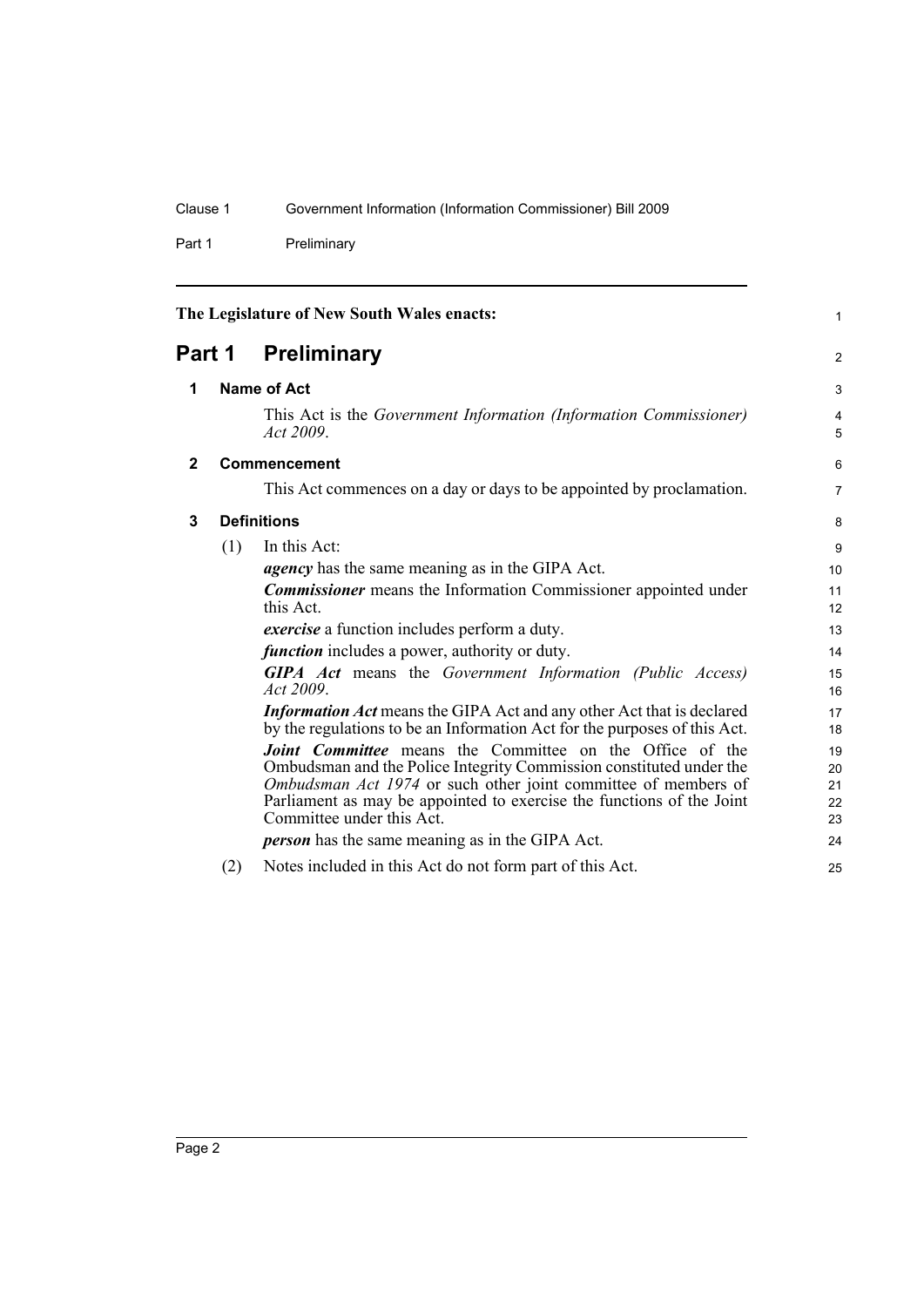| Government Information (Information Commissioner) Bill 2009 | Clause 4 |
|-------------------------------------------------------------|----------|
| Appointment of Information Commissioner                     | Part 2   |

<span id="page-12-3"></span><span id="page-12-2"></span><span id="page-12-1"></span><span id="page-12-0"></span>

| Part 2 |                                                |                                                       | <b>Appointment of Information Commissioner</b>                                                                                                                                                                                                                                              | $\mathbf{1}$         |
|--------|------------------------------------------------|-------------------------------------------------------|---------------------------------------------------------------------------------------------------------------------------------------------------------------------------------------------------------------------------------------------------------------------------------------------|----------------------|
| 4      | <b>Appointment of Information Commissioner</b> |                                                       |                                                                                                                                                                                                                                                                                             | $\overline{2}$       |
|        | (1)                                            | The Governor may appoint an Information Commissioner. |                                                                                                                                                                                                                                                                                             |                      |
|        | (2)                                            |                                                       | The Commissioner holds office for such term not exceeding 5 years as<br>may be specified in the instrument of appointment, but is eligible (if<br>otherwise qualified) for re-appointment.                                                                                                  | 4<br>5<br>$\,6\,$    |
|        | (3)                                            |                                                       | A person is not eligible to be appointed for more than 2 terms of office<br>as Commissioner (whether or not consecutive terms).                                                                                                                                                             | 7<br>8               |
|        | (4)                                            |                                                       | A person is not eligible to be appointed as Commissioner or to act in that<br>office if the person is a member of the Legislative Council or of the<br>Legislative Assembly or is a member of a House of Parliament or<br>legislature of another State or Territory or of the Commonwealth. | 9<br>10<br>11<br>12  |
|        | (5)                                            |                                                       | The office of Commissioner is a full-time office and the holder of the<br>office is required to hold it on that basis, except to the extent permitted<br>by the Governor.                                                                                                                   | 13<br>14<br>15       |
| 5      |                                                |                                                       | Veto of proposed appointment of Commissioner                                                                                                                                                                                                                                                | 16                   |
|        | (1)                                            |                                                       | A person is not to be appointed as Commissioner until:                                                                                                                                                                                                                                      | 17                   |
|        |                                                | (a)                                                   | a proposal that the person be so appointed has been referred to the<br>Joint Committee under section 31BA of the Ombudsman Act<br>1974, and                                                                                                                                                 | 18<br>19<br>20       |
|        |                                                | (b)                                                   | the period that the Committee has under that section to veto the<br>proposed appointment has ended without the Committee having<br>vetoed the proposed appointment or the Committee notifies the<br>Minister that it has decided not to veto the proposed appointment.                      | 21<br>22<br>23<br>24 |
|        | (2)                                            |                                                       | A person may be proposed for appointment on more than one occasion.                                                                                                                                                                                                                         | 25                   |
|        | (3)                                            |                                                       | In this section, <i>appointment</i> includes re-appointment.                                                                                                                                                                                                                                | 26                   |
| 6      |                                                | <b>Remuneration</b>                                   |                                                                                                                                                                                                                                                                                             | 27                   |
|        | (1)                                            |                                                       | The Commissioner is entitled to be paid:                                                                                                                                                                                                                                                    | 28                   |
|        |                                                | (a)                                                   | remuneration in accordance with the Statutory and Other Offices<br>Remuneration Act 1975, and                                                                                                                                                                                               | 29<br>30             |
|        |                                                | (b)                                                   | such travelling and subsistence allowances as the Minister may<br>from time to time determine.                                                                                                                                                                                              | 31<br>32             |
|        | (2)                                            |                                                       | The Commissioner is not, if a Judge of a New South Wales Court and<br>while receiving remuneration as such a Judge, entitled to remuneration<br>under this Act.                                                                                                                             | 33<br>34<br>35       |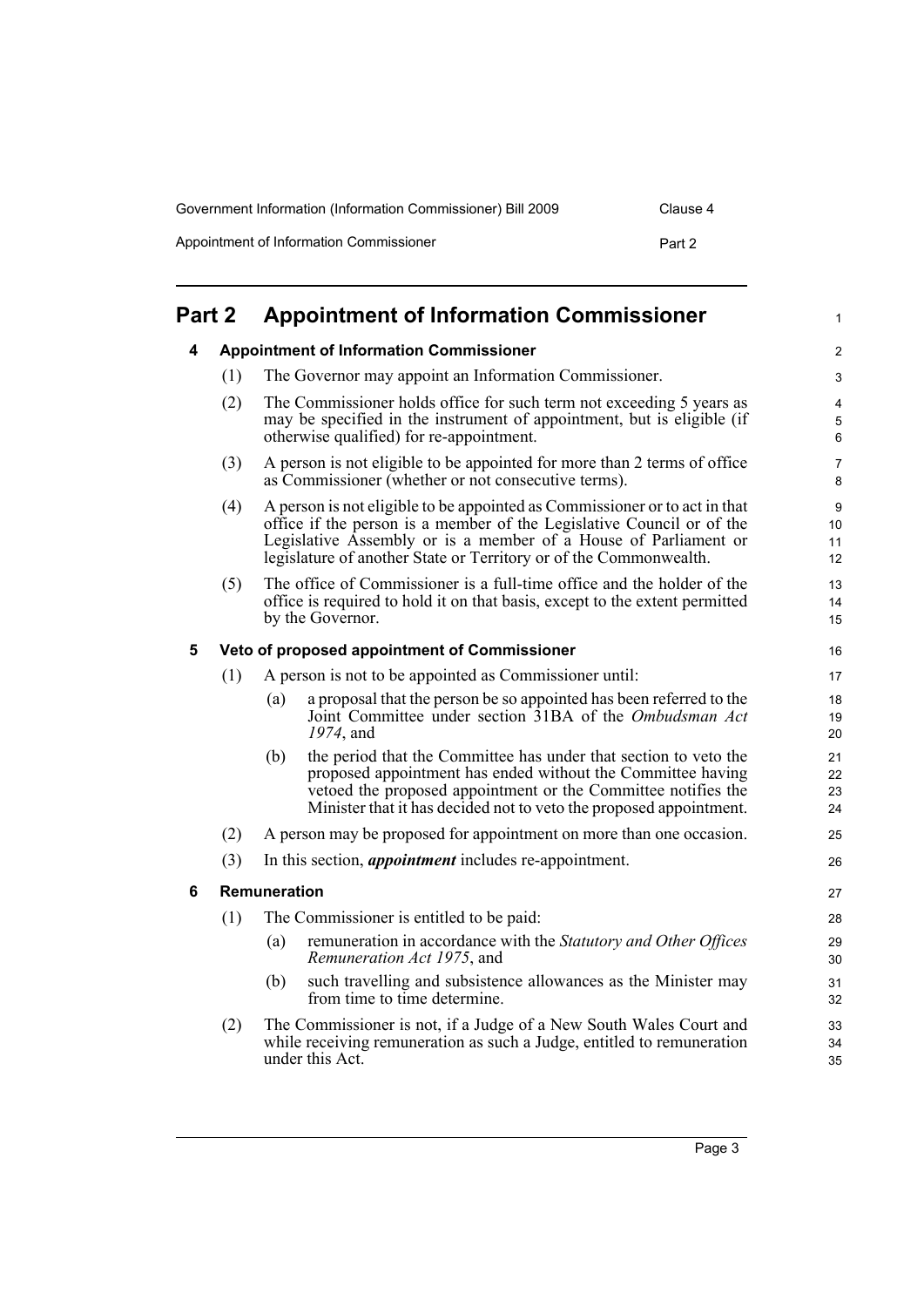Part 2 Appointment of Information Commissioner

#### <span id="page-13-0"></span>**7 Vacancy in office** The office of Commissioner becomes vacant if the holder: (a) dies, or (b) completes a term of office and is not re-appointed, or (c) resigns the office by instrument in writing addressed to the Governor, or (d) is nominated for election as a member of the Legislative Council or of the Legislative Assembly or as a member of a House of Parliament or a legislature of another State or Territory or of the Commonwealth, or (e) becomes bankrupt, applies to take the benefit of any law for the relief of bankrupt or insolvent debtors, compounds with his or her creditors or makes an assignment of his or her remuneration for their benefit, or (f) becomes a mentally incapacitated person, or (g) is convicted in New South Wales of an offence that is punishable by imprisonment for 12 months or more or is convicted elsewhere than in New South Wales of an offence that, if committed in New South Wales, would be an offence so punishable, or (h) is removed from office under section 8. **8 Removal from office** (1) The Governor may remove the Commissioner from office on the address of both Houses of Parliament. (2) The Governor may suspend the Commissioner from office: (a) for misbehaviour, or (b) for incapacity, or (c) if the Commissioner is absent from duty for a period in excess of his or her leave entitlement as approved by the Governor unless the absence is caused by illness or other unavoidable cause. (3) The Minister is to lay or cause to be laid before each House of Parliament, within 7 sitting days of that House after the Commissioner has been suspended from office, a full statement of the grounds for the suspension. (4) The suspension is to be lifted unless each House of Parliament, within 21 sitting days from the time when the statement was laid before it, declares by resolution that the Commissioner ought to be removed from 1 2 3 4 5 6 7 8 9 10 11 12 13 14 15 16 17 18 19  $20$ 21 22 23 24 25 26 27 28 29 30 31 32 33 34 35 36 37

38

<span id="page-13-1"></span>office.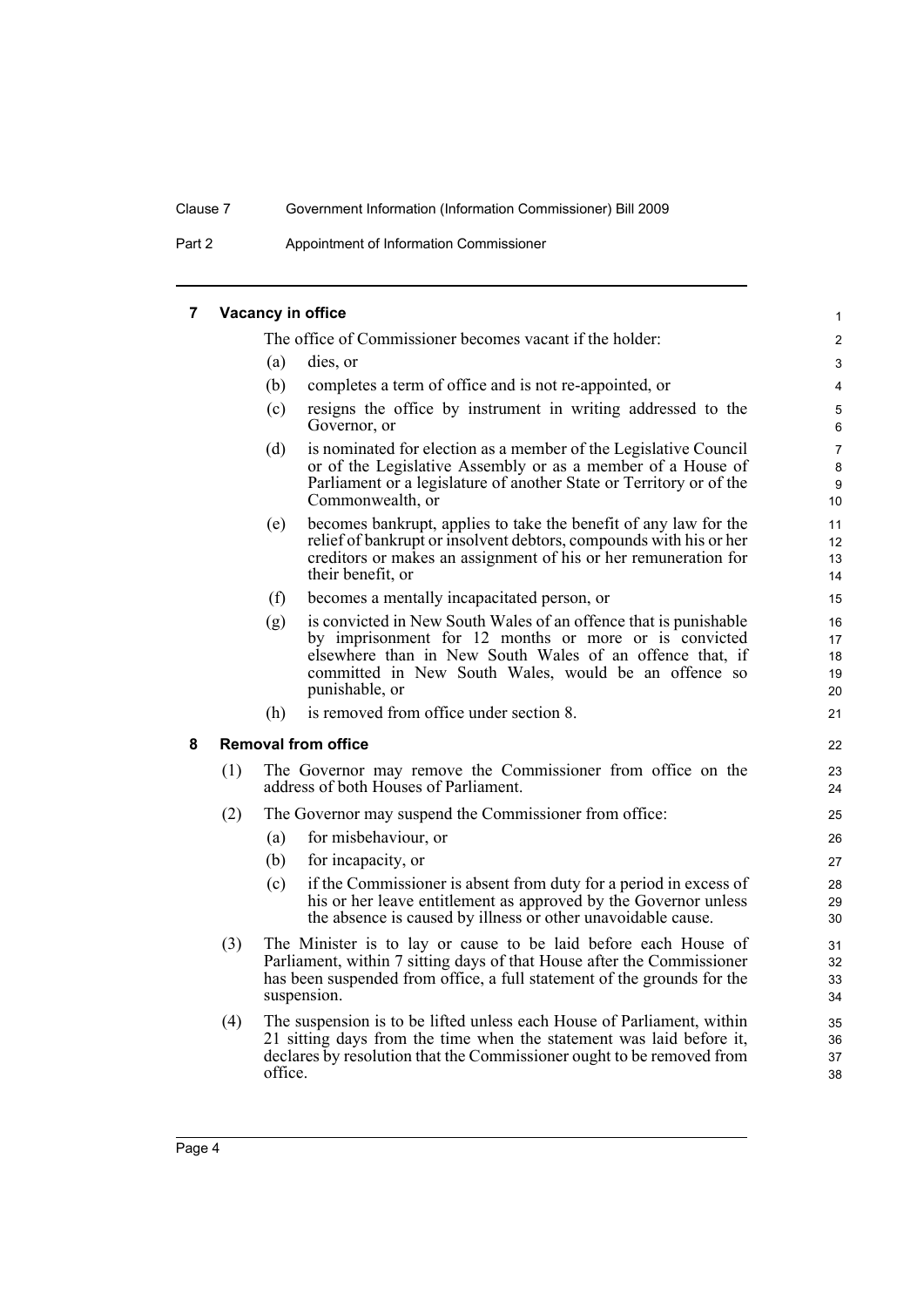| Government Information (Information Commissioner) Bill 2009 | Clause 9 |
|-------------------------------------------------------------|----------|
| Appointment of Information Commissioner                     | Part 2   |

<span id="page-14-4"></span><span id="page-14-3"></span><span id="page-14-2"></span><span id="page-14-1"></span><span id="page-14-0"></span>

|    | (5) | If each House does so declare within that period, the Commissioner is<br>to be removed from office by the Governor.                                                                                                                                                                                                             | $\mathbf{1}$<br>$\overline{c}$ |
|----|-----|---------------------------------------------------------------------------------------------------------------------------------------------------------------------------------------------------------------------------------------------------------------------------------------------------------------------------------|--------------------------------|
|    | (6) | For the purposes of this section, sitting days are to be counted whether<br>or not they occur in the same session.                                                                                                                                                                                                              | 3<br>$\overline{4}$            |
| 9  |     | <b>Filling of vacancy</b>                                                                                                                                                                                                                                                                                                       | 5                              |
|    |     | If the office of Commissioner becomes vacant, a person is, subject to<br>this Act, to be appointed to fill the vacancy.                                                                                                                                                                                                         | 6<br>$\overline{7}$            |
| 10 |     | <b>Public Sector Employment and Management Act 2002</b>                                                                                                                                                                                                                                                                         | 8                              |
|    |     | The Public Sector Employment and Management Act 2002 does not<br>apply to the appointment of the Commissioner, and the holder of that<br>office is not, as holder, subject to that Act.                                                                                                                                         | 9<br>10<br>11                  |
| 11 |     | <b>Appointment of acting Commissioner</b>                                                                                                                                                                                                                                                                                       | 12                             |
|    | (1) | The Minister may, from time to time, appoint a person to act in the<br>office of the Commissioner during the illness or absence of the<br>Commissioner or during a vacancy in the office of the Commissioner.<br>The person, while so acting, has all the functions of the Commissioner<br>and is taken to be the Commissioner. | 13<br>14<br>15<br>16<br>17     |
|    | (2) | The Minister may, at any time, remove a person from office as acting<br>Commissioner.                                                                                                                                                                                                                                           | 18<br>19                       |
|    | (3) | An acting Commissioner is entitled to be paid such remuneration<br>(including travelling and subsistence allowances) as the Minister may<br>from time to time determine.                                                                                                                                                        | 20<br>21<br>22                 |
| 12 |     | <b>Staff of Commissioner</b>                                                                                                                                                                                                                                                                                                    | 23                             |
|    |     | The staff of the Commissioner are to be employed under Chapter 1A of<br>the Public Sector Employment and Management Act 2002.                                                                                                                                                                                                   | 24<br>25                       |
| 13 |     | <b>Delegation</b>                                                                                                                                                                                                                                                                                                               | 26                             |
|    |     | The Commissioner may delegate the exercise of any function of the<br>Commissioner (other than this power of delegation) to:                                                                                                                                                                                                     | 27<br>28                       |
|    |     | any member of staff of the Commissioner, or<br>(a)                                                                                                                                                                                                                                                                              | 29                             |
|    |     | any person, or any class of persons, authorised for the purposes<br>(b)<br>of this section by the regulations.                                                                                                                                                                                                                  | 30<br>31                       |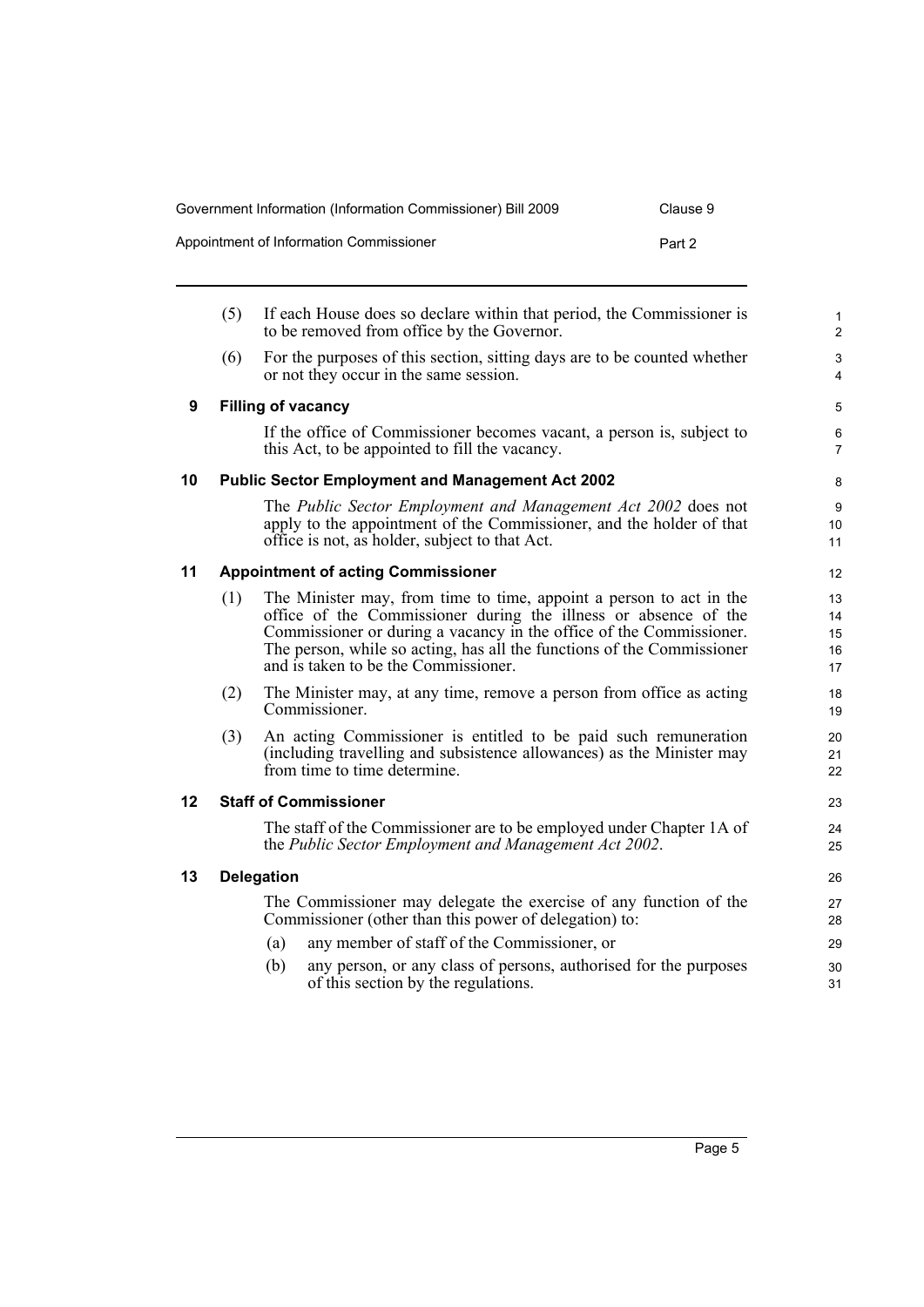Part 3 Functions of Commissioner

<span id="page-15-7"></span><span id="page-15-6"></span><span id="page-15-5"></span><span id="page-15-4"></span><span id="page-15-3"></span><span id="page-15-2"></span><span id="page-15-1"></span><span id="page-15-0"></span>

|                   | Part 3                   |     | <b>Functions of Commissioner</b>                                                                                                                                                                                                                                                                                                                                | $\mathbf{1}$               |
|-------------------|--------------------------|-----|-----------------------------------------------------------------------------------------------------------------------------------------------------------------------------------------------------------------------------------------------------------------------------------------------------------------------------------------------------------------|----------------------------|
| <b>Division 1</b> |                          |     | <b>General functions of Commissioner</b>                                                                                                                                                                                                                                                                                                                        | $\overline{2}$             |
| 14                | <b>General functions</b> |     |                                                                                                                                                                                                                                                                                                                                                                 |                            |
|                   |                          |     | The Commissioner has such functions as may be conferred or imposed<br>on the Commissioner by or under this or any other Act.                                                                                                                                                                                                                                    | 4<br>5                     |
| 15                |                          |     | <b>General procedures of Commissioner</b>                                                                                                                                                                                                                                                                                                                       | 6                          |
|                   |                          |     | The Commissioner:                                                                                                                                                                                                                                                                                                                                               | $\overline{7}$             |
|                   |                          | (a) | is to act in an informal manner (including avoiding conducting<br>formal hearings) as far as possible, and                                                                                                                                                                                                                                                      | 8<br>9                     |
|                   |                          | (b) | is to act according to the substantial merits of the case without<br>undue regard to technicalities, and                                                                                                                                                                                                                                                        | 10<br>11                   |
|                   |                          | (c) | may determine the procedures to be followed in exercising the<br>Commissioner's functions under this Act, including the<br>procedures to be followed at an inquiry or investigation<br>conducted by the Commissioner, and                                                                                                                                       | 12<br>13<br>14<br>15       |
|                   |                          | (d) | is not bound by the rules of evidence and may inform himself or<br>herself on any matter in any way that the Commissioner<br>considers to be just.                                                                                                                                                                                                              | 16<br>17<br>18             |
| 16                |                          |     | <b>Expert assistance</b>                                                                                                                                                                                                                                                                                                                                        | 19                         |
|                   |                          |     | For the purposes of the exercise of any of the Commissioner's<br>functions, the Commissioner may engage the services of any person for<br>the purpose of getting expert assistance.                                                                                                                                                                             | 20<br>21<br>22             |
|                   | <b>Division 2</b>        |     | <b>Complaints</b>                                                                                                                                                                                                                                                                                                                                               | 23                         |
| 17                |                          |     | <b>Making of complaint</b>                                                                                                                                                                                                                                                                                                                                      | 24                         |
|                   |                          |     | Any person may complain to the Commissioner about the conduct<br>(including action or inaction) of an agency in the exercise of functions<br>under an Information Act, including conduct that is alleged by the<br>person to constitute a contravention of an Information Act.<br>Note. A decision of an agency that is reviewable under the GIPA Act cannot be | 25<br>26<br>27<br>28<br>29 |
|                   |                          |     | the subject of a complaint to the Commissioner (even if the person is out of time<br>to apply for review of the decision). See section 89 (4) of the GIPA Act.                                                                                                                                                                                                  | 30<br>31                   |
| 18                |                          |     | Decision to deal with complaint                                                                                                                                                                                                                                                                                                                                 | 32                         |
|                   | (1)                      |     | The Commissioner may decide to deal with a complaint or to decline to<br>deal with a complaint.                                                                                                                                                                                                                                                                 | 33<br>34                   |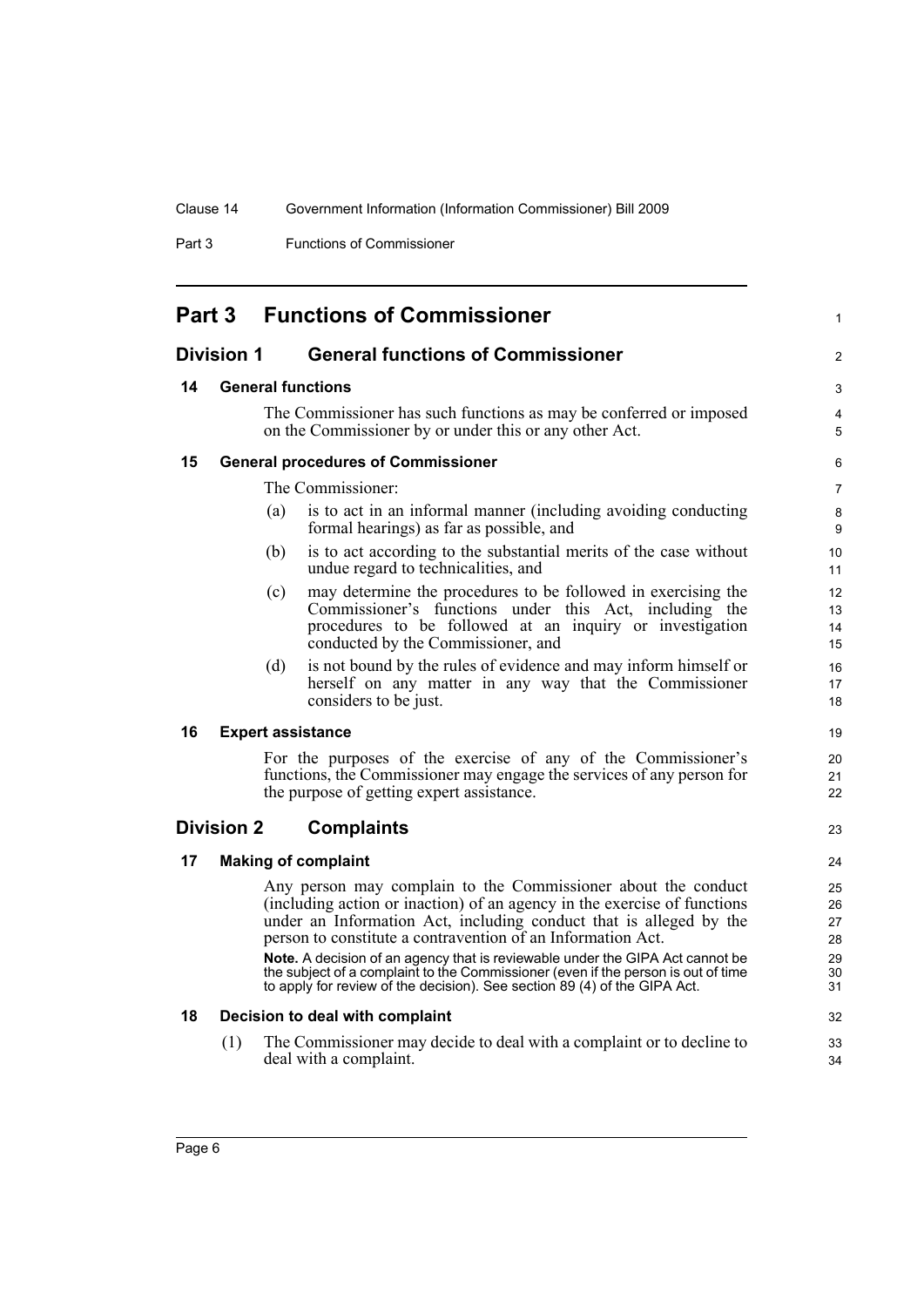Government Information (Information Commissioner) Bill 2009 Clause 19

Functions of Commissioner **Part 3** 

<span id="page-16-1"></span><span id="page-16-0"></span>(2) The Commissioner may make preliminary inquiries for the purposes of deciding how to deal with a complaint and may request further information from the complainant. **19 How complaints are dealt with** (1) The Commissioner deals with a complaint by taking appropriate measures to assist in the resolution of the complaint, including (but not limited to) any of the following measures: (a) providing information to the parties to the complaint, (b) undertaking discussions concerning the complaint with the parties to the complaint, (c) facilitating the direct resolution of the complaint by the parties to the complaint (including by conciliation or other informal process). (2) The Commissioner can also deal with a complaint by investigating the complaint under Division 3. **20 Notice to complainant** The Commissioner must give notice to the complainant of the Commissioner's decision on whether to deal with the complaint and (if the Commissioner decides to deal with the complaint) how the complaint is to be dealt with. **Division 3 Investigations 21 Investigation of agency systems, policies and practices** (1) The Commissioner may investigate and report on the exercise of any functions of one or more agencies under an Information Act, including the systems, policies and practices of agencies (or of agencies generally) that relate to functions of agencies under an Information Act. (2) The Commissioner is to give a report under this section: (a) to the Minister responsible for any agency to which the report relates, and (b) to the principal officer of an agency that is the subject of the report. **22 Investigation of complaints** (1) If the Commissioner decides to investigate a complaint, the Commissioner must give notice to the complainant of the decision to investigate and must give notice to an agency of the Commissioner's 1  $\overline{2}$ 3 4 5 6 7 8 9 10 11 12 13 14 15 16 17 18 19 20 22 23  $24$ 25 26 27 28 29 30 31 32 33 34 35

<span id="page-16-4"></span><span id="page-16-3"></span><span id="page-16-2"></span>decision to investigate a complaint about the agency.

21

36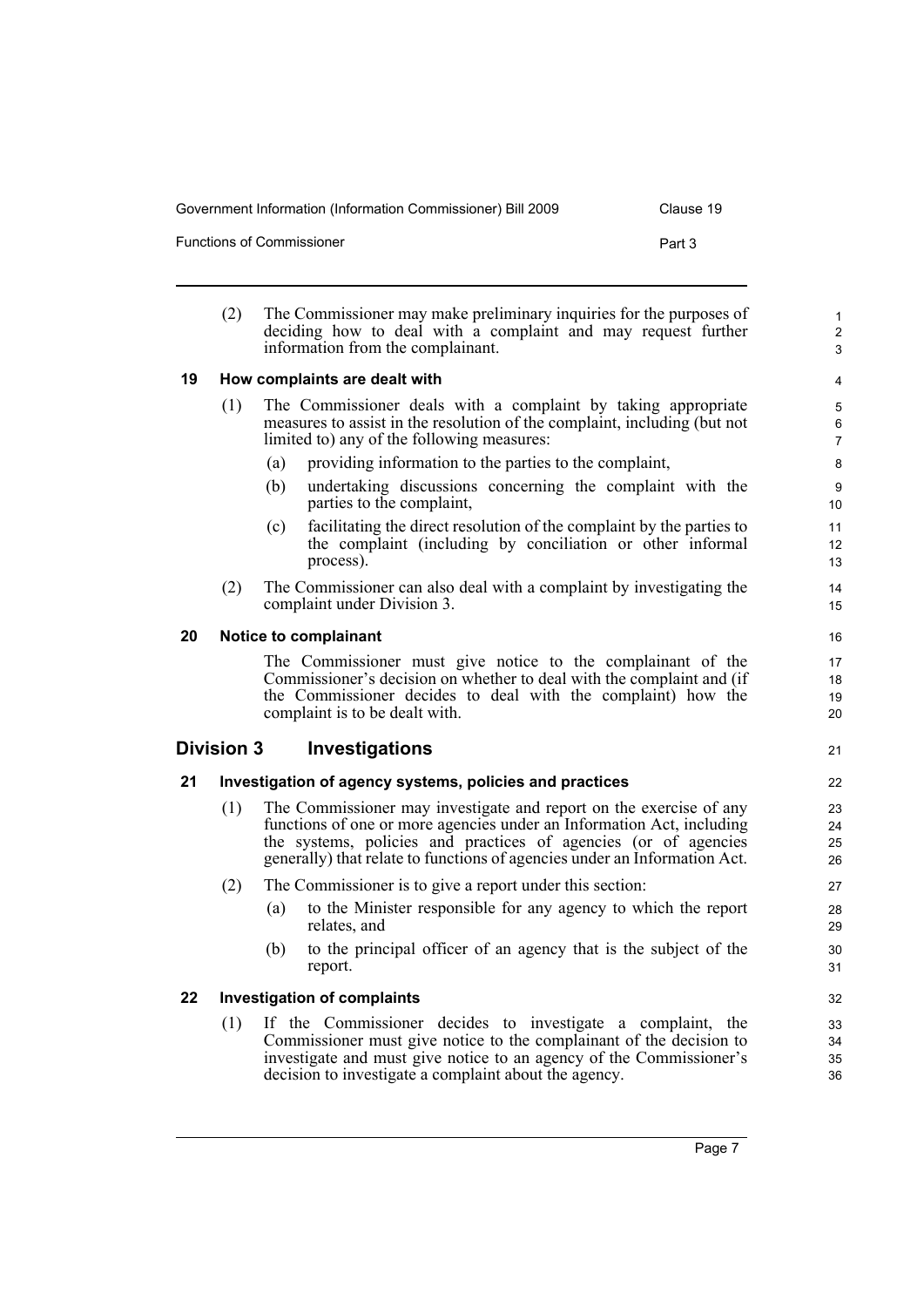Part 3 Functions of Commissioner

| (2) | The Commissioner may discontinue an investigation of a complaint at       |
|-----|---------------------------------------------------------------------------|
|     | any time and is to give notice of the discontinuation of an investigation |
|     | to the complainant and the agency concerned.                              |

1 2 3

#### <span id="page-17-0"></span>**23 Procedure for investigations**

- (1) An investigation under this Act is to be made in the absence of the public.
- (2) In an investigation under this Act, the Commissioner must give an opportunity to make submissions on the matter the subject of the investigation:
	- (a) if practicable, to the agency whose conduct is the subject of investigation, and
	- (b) in the case of an investigation of a complaint—to the complainant.
- (3) Where, in an investigation under this Act, the Commissioner considers that there are grounds for adverse comment in respect of any person, the Commissioner, before making any such comment in any report, must, in so far as it is practicable to do so:
	- (a) inform that person of the substance of the grounds of the adverse comment, and
	- (b) give the person an opportunity to make submissions.
- (4) Before publishing a report on an investigation that makes an adverse comment in respect of an agency, the Commissioner must inform the Minister responsible for the agency that the Commissioner proposes to publish such a report and must, at the request of that Minister, consult the Minister.

#### <span id="page-17-1"></span>**24 Report on compliance with Information Act**

- (1) Where, in an investigation under this Act, the Commissioner finds that any conduct of an agency the subject of the investigation is conduct that constitutes a failure to exercise its functions properly in accordance with any provision of an Information Act, the Commissioner must report the matter:
	- (a) to the Minister responsible for the agency, and (b) to the principal officer of the agency, and
	- (c) where the conduct concerns the conduct of a person employed under the *Public Sector Employment and Management Act 2002*, to the head of the Department of Premier and Cabinet.
- (2) The Commissioner may give a copy of the report:
	- (a) where the investigation arises out of a complaint to the Commissioner, to the complainant, and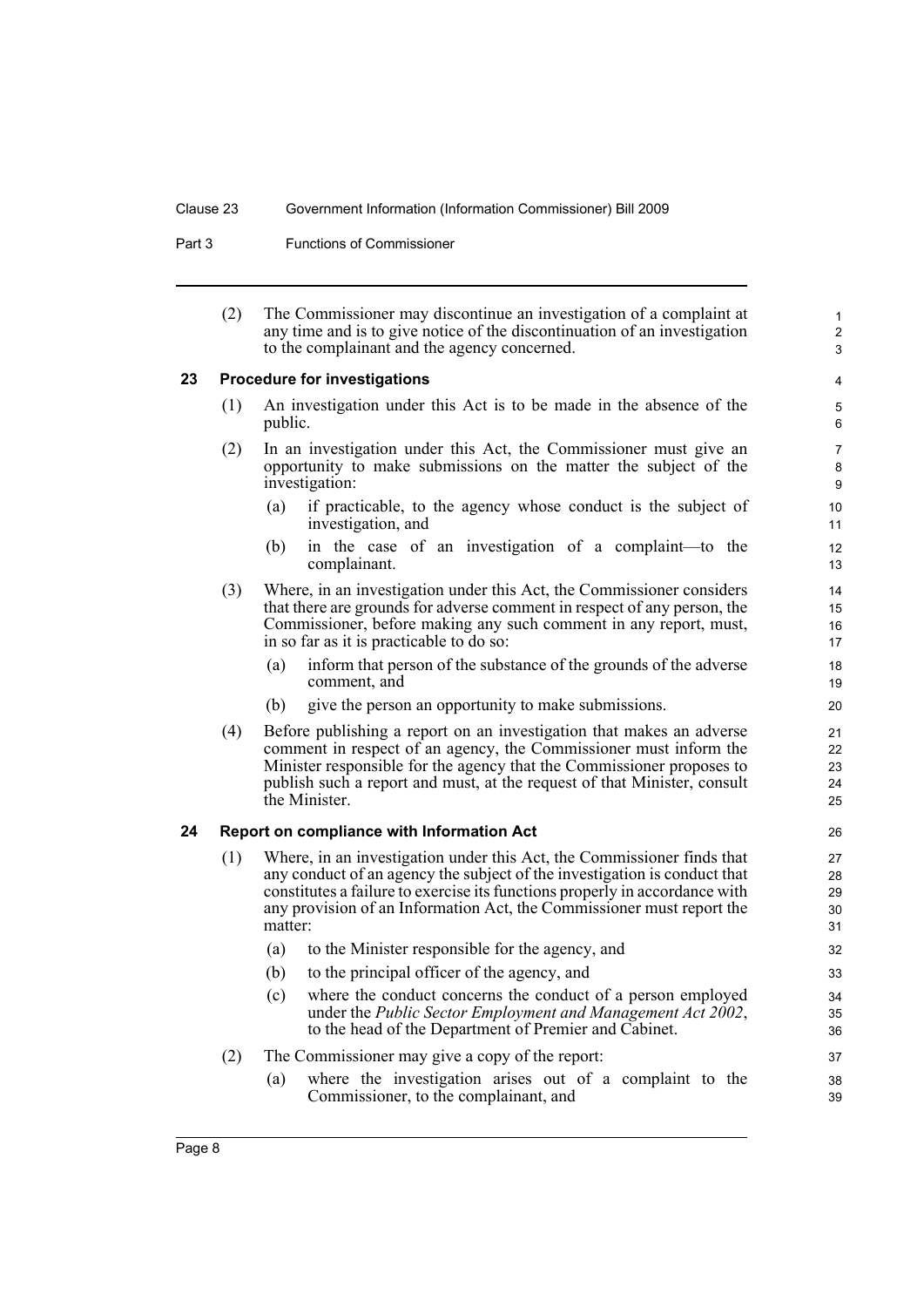Government Information (Information Commissioner) Bill 2009 Clause 25 Functions of Commissioner **Part 3** 

<span id="page-18-3"></span><span id="page-18-2"></span><span id="page-18-1"></span><span id="page-18-0"></span>

|    |                   | (b)     | to the agency to whose conduct the report relates.                                                                                     | 1              |
|----|-------------------|---------|----------------------------------------------------------------------------------------------------------------------------------------|----------------|
|    | (3)               |         | An agency to whose conduct the report relates who is given a copy of                                                                   | $\overline{2}$ |
|    |                   |         | the report may, and on request by the Commissioner must, notify the                                                                    | 3              |
|    |                   |         | Commissioner of any action taken or proposed in consequence of the                                                                     | 4              |
|    |                   | report. |                                                                                                                                        | 5              |
|    | <b>Division 4</b> |         | <b>Powers of Commissioner</b>                                                                                                          | 6              |
| 25 |                   |         | Agencies to give information etc                                                                                                       | $\overline{7}$ |
|    | (1)               |         | For the purposes of or in connection with the exercise of any function<br>of the Commissioner, the Commissioner may require an agency: | 8<br>9         |
|    |                   | (a)     | to give the Commissioner a statement of information, or                                                                                | 10             |
|    |                   | (b)     | to produce to the Commissioner any record or other thing, or                                                                           | 11             |
|    |                   | (c)     | to give the Commissioner a copy of any record.                                                                                         | 12             |
|    | (2)               |         | A requirement under this section must be in writing, must specify or                                                                   | 13             |
|    |                   |         | describe the information, record or thing required, and must fix a time                                                                | 14             |
|    |                   |         | and specify a place for compliance.                                                                                                    | 15             |
|    | (3)               |         | The disclosure of information by an agency in compliance with a                                                                        | 16             |
|    |                   |         | requirement imposed by or under this or any other Act does not                                                                         | 17             |
|    |                   |         | constitute the waiver of any privilege of the agency against disclosure                                                                | 18             |
|    |                   |         | of the information.                                                                                                                    | 19             |
| 26 |                   |         | <b>Entry of premises</b>                                                                                                               | 20             |
|    |                   |         | For the purposes of any investigation under this Act, the Commissioner<br>may, at any time:                                            | 21<br>22       |
|    |                   | (a)     | enter and inspect any premises occupied or used by an agency,<br>and                                                                   | 23<br>24       |
|    |                   | (b)     | inspect any record or thing in or on the premises.                                                                                     | 25             |
| 27 |                   |         | Limits on coercive powers because of privilege etc                                                                                     | 26             |
|    | (1)               |         | The Commissioner must not exercise a coercive entry power and must                                                                     | 27             |
|    |                   |         | set aside any requirement imposed under a coercive investigative power                                                                 | 28             |
|    |                   |         | if it appears to the Commissioner that any person has a ground of                                                                      | 29             |
|    |                   |         | privilege, whereby, in proceedings in a court of law, the person might                                                                 | 30             |
|    |                   |         | resist a like requirement or the exercise of a like power, unless:                                                                     | 31             |
|    |                   | (a)     | the privilege is a privilege of an agency, or                                                                                          | 32             |
|    |                   | (b)     | it appears to the Commissioner that the person has waived the<br>privilege.                                                            | 33<br>34       |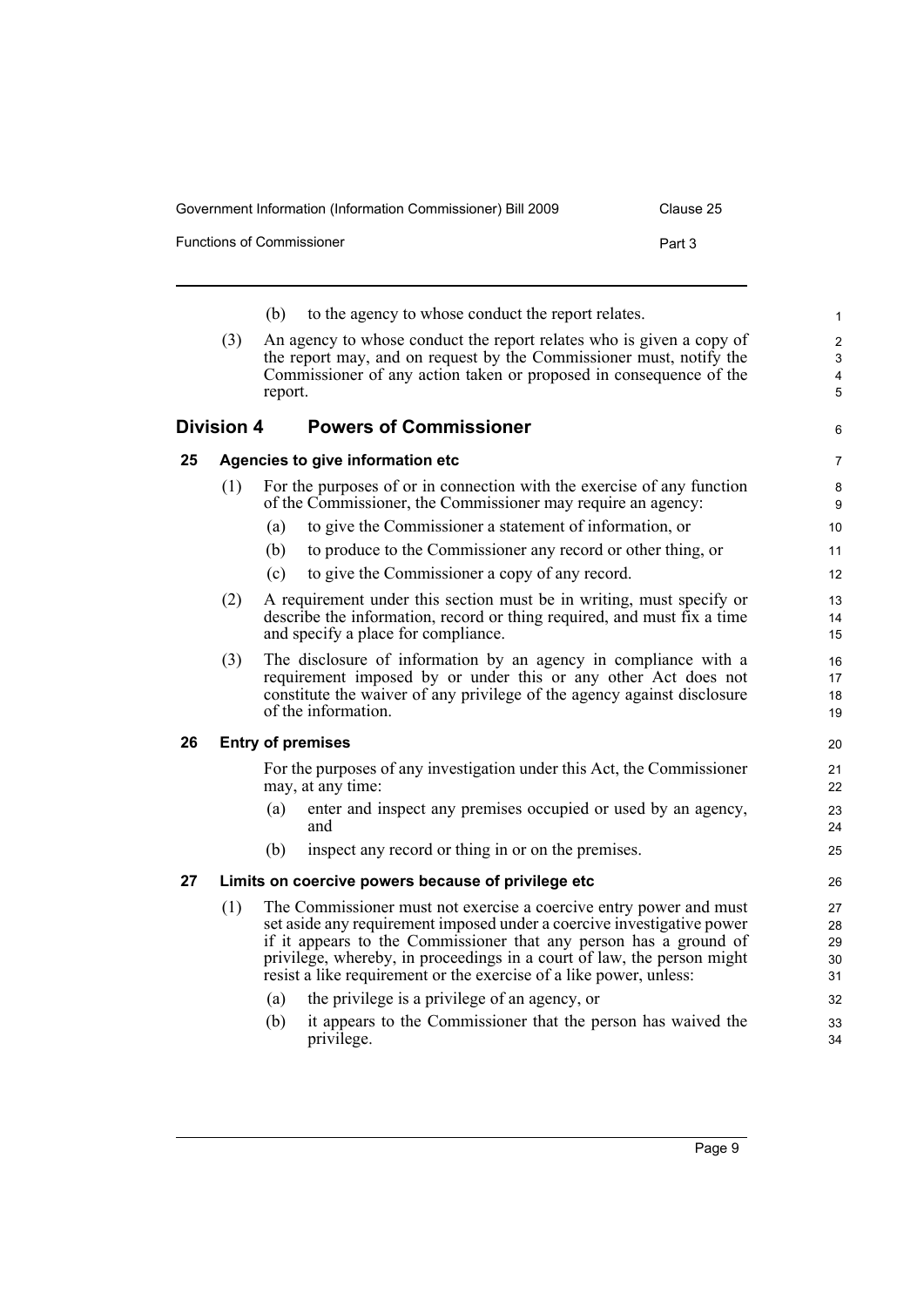Part 3 Functions of Commissioner

<span id="page-19-0"></span>

| (2) | However, the Commissioner may exercise a coercive entry or<br>investigative power despite (and is not required to set aside any<br>requirement imposed under a coercive investigative power merely<br>because of):                                                                                                                                                                                                                                        | $\mathbf{1}$<br>$\overline{2}$<br>$\mathfrak{S}$<br>4 |
|-----|-----------------------------------------------------------------------------------------------------------------------------------------------------------------------------------------------------------------------------------------------------------------------------------------------------------------------------------------------------------------------------------------------------------------------------------------------------------|-------------------------------------------------------|
|     | (a)<br>any rule of law that, in proceedings in a court of law, might justify<br>an objection to compliance with a like requirement or the<br>exercise of a like power on grounds of public interest, or                                                                                                                                                                                                                                                   | $\mathbf 5$<br>6<br>$\overline{7}$                    |
|     | any duty of secrecy or other restriction on disclosure applying to<br>(b)<br>an agency.                                                                                                                                                                                                                                                                                                                                                                   | 8<br>9                                                |
| (3) | In this section:                                                                                                                                                                                                                                                                                                                                                                                                                                          | 10                                                    |
|     | <i>coercive entry power</i> means a power to inspect any premises or any<br>record or thing on premises.                                                                                                                                                                                                                                                                                                                                                  | 11<br>12                                              |
|     | <i>coercive investigative power</i> means a power to:                                                                                                                                                                                                                                                                                                                                                                                                     | 13                                                    |
|     | require any person to give any statement of information, or<br>(a)                                                                                                                                                                                                                                                                                                                                                                                        | 14                                                    |
|     | require any person to produce any record or other thing, or<br>(b)                                                                                                                                                                                                                                                                                                                                                                                        | 15                                                    |
|     | require any person to give a copy of any record, or<br>(c)                                                                                                                                                                                                                                                                                                                                                                                                | 16                                                    |
|     | (d)<br>require any person to answer any question.                                                                                                                                                                                                                                                                                                                                                                                                         | 17                                                    |
|     |                                                                                                                                                                                                                                                                                                                                                                                                                                                           | 18                                                    |
| (1) | If a person has engaged, is engaged or is proposing to engage in any<br>conduct that constituted, constitutes or would constitute a contravention<br>of any provision of an Information Act, the Supreme Court may, on the<br>application of the Commissioner, grant an injunction restraining the<br>person from engaging in that conduct and, if in the opinion of the Court<br>it is desirable to do so, requiring that person to do any act or thing. | 19<br>20<br>21<br>22<br>23<br>24                      |
| (2) | If a person has refused or failed, is refusing or failing, or is proposing to<br>refuse or fail, to do any act or thing that the person is required to do by<br>or under an Information Act, the Supreme Court may, on the application<br>of the Commissioner, grant an injunction requiring the person to do that<br>act or thing.                                                                                                                       | 25<br>26<br>27<br>28<br>29                            |
| (3) | If an application is made to the Court for an injunction under<br>subsection $(1)$ , the Court may, if in its opinion it is desirable to do so,<br>before considering the application, grant an interim injunction<br>restraining a person from engaging in the conduct concerned pending<br>the determination of the application.                                                                                                                        | 30<br>31<br>32<br>33<br>34                            |
| (4) | The Court may rescind or vary an injunction granted under this section.                                                                                                                                                                                                                                                                                                                                                                                   | 35                                                    |
| (5) | The Commissioner has standing to bring proceedings by way of judicial<br>review in connection with the exercise of the functions of an agency<br>under the GIPA Act.                                                                                                                                                                                                                                                                                      | 36<br>37<br>38                                        |
|     |                                                                                                                                                                                                                                                                                                                                                                                                                                                           | Powers to prevent contravention of Information Act    |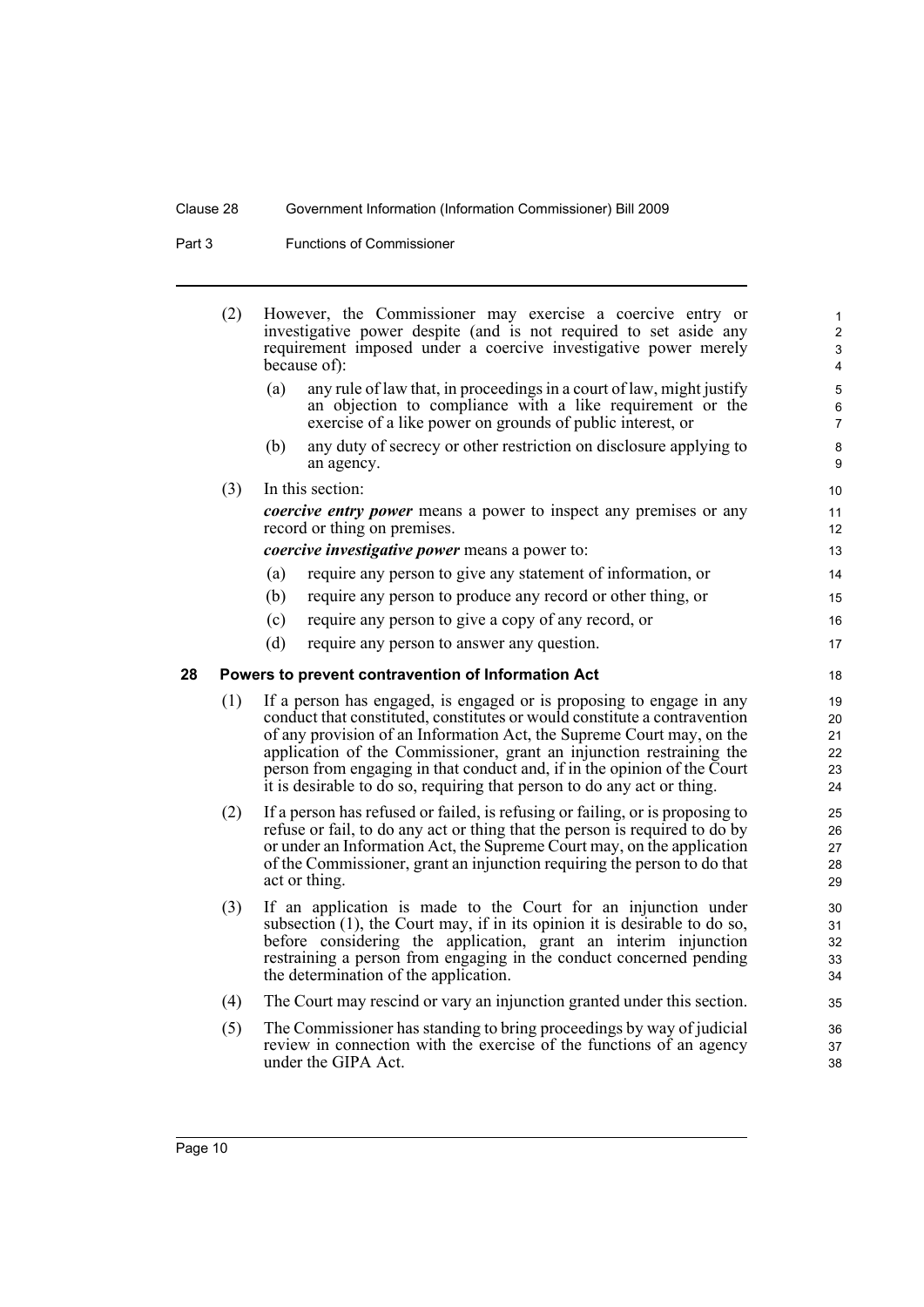Government Information (Information Commissioner) Bill 2009 Clause 29 Functions of Commissioner **Part 3** 

<span id="page-20-1"></span><span id="page-20-0"></span>

|    | (6) | The Commissioner does not have the function of bringing proceedings<br>for an offence under an Information Act.                                                                                                                                                                                                                                                                                                                                                                                                                                                                                                    | 1<br>$\overline{c}$                                         |
|----|-----|--------------------------------------------------------------------------------------------------------------------------------------------------------------------------------------------------------------------------------------------------------------------------------------------------------------------------------------------------------------------------------------------------------------------------------------------------------------------------------------------------------------------------------------------------------------------------------------------------------------------|-------------------------------------------------------------|
| 29 |     | <b>Formal inquiries</b>                                                                                                                                                                                                                                                                                                                                                                                                                                                                                                                                                                                            | 3                                                           |
|    | (1) | The Commissioner may make or hold inquiries for the purposes of an<br>investigation that the Commissioner conducts under this Act.                                                                                                                                                                                                                                                                                                                                                                                                                                                                                 | 4<br>5                                                      |
|    | (2) | For the purposes of any inquiry under this section, the Commissioner<br>has the powers, authorities, protections and immunities conferred on a<br>commissioner by Division 1 of Part 2 of the Royal Commissions Act<br>1923 and that Act (section 13 and Division 2 of Part 2 excepted) applies<br>to any witness summoned by or appearing before the Commissioner in<br>the same way as it applies to a witness summoned by or appearing<br>before a commissioner, but section 11 (2) of that Act is to have effect<br>subject to section 27 (Limits on coercive powers because of privilege<br>etc) of this Act. | 6<br>$\overline{7}$<br>8<br>9<br>10<br>11<br>12<br>13<br>14 |
|    | (3) | A witness appearing before the Commissioner is to be paid such amount<br>as the Commissioner determines, but not exceeding the amount that<br>would be payable to such a witness if he or she were a Crown witness<br>subpoenaed by the Crown to give evidence.                                                                                                                                                                                                                                                                                                                                                    | 15<br>16<br>17<br>18                                        |
| 30 |     | <b>Cabinet proceedings</b>                                                                                                                                                                                                                                                                                                                                                                                                                                                                                                                                                                                         | 19                                                          |
|    | (1) | This Act does not enable the Commissioner:                                                                                                                                                                                                                                                                                                                                                                                                                                                                                                                                                                         | 20                                                          |
|    |     | (a)<br>to require any person:                                                                                                                                                                                                                                                                                                                                                                                                                                                                                                                                                                                      | 21                                                          |
|    |     | to give any statement of information, or<br>(i)                                                                                                                                                                                                                                                                                                                                                                                                                                                                                                                                                                    | 22                                                          |
|    |     | to produce any record or other thing, or<br>(ii)                                                                                                                                                                                                                                                                                                                                                                                                                                                                                                                                                                   | 23                                                          |
|    |     | to give a copy of any record, or<br>(iii)                                                                                                                                                                                                                                                                                                                                                                                                                                                                                                                                                                          | 24                                                          |
|    |     | (iv)<br>to answer any question,                                                                                                                                                                                                                                                                                                                                                                                                                                                                                                                                                                                    | 25                                                          |
|    |     | if compliance with the requirement would disclose information<br>that is Cabinet information, or                                                                                                                                                                                                                                                                                                                                                                                                                                                                                                                   | 26<br>27                                                    |
|    |     | (b)<br>to inspect any such record or thing.                                                                                                                                                                                                                                                                                                                                                                                                                                                                                                                                                                        | 28                                                          |
|    | (2) | A certificate of the Director-General or Deputy Director-General<br>(General Counsel) of the Department of Premier and Cabinet that any<br>information, record or thing or the answer to any question comprises,<br>contains or would reveal Cabinet information is conclusive of that fact<br>for the purposes of this section.                                                                                                                                                                                                                                                                                   | 29<br>30<br>31<br>32<br>33                                  |
|    | (3) | In this section:                                                                                                                                                                                                                                                                                                                                                                                                                                                                                                                                                                                                   | 34                                                          |
|    |     | <b>Cabinet information</b> means information that is Cabinet information<br>under clause 2 of Schedule 1 to the GIPA Act.                                                                                                                                                                                                                                                                                                                                                                                                                                                                                          | 35<br>36                                                    |
|    |     |                                                                                                                                                                                                                                                                                                                                                                                                                                                                                                                                                                                                                    |                                                             |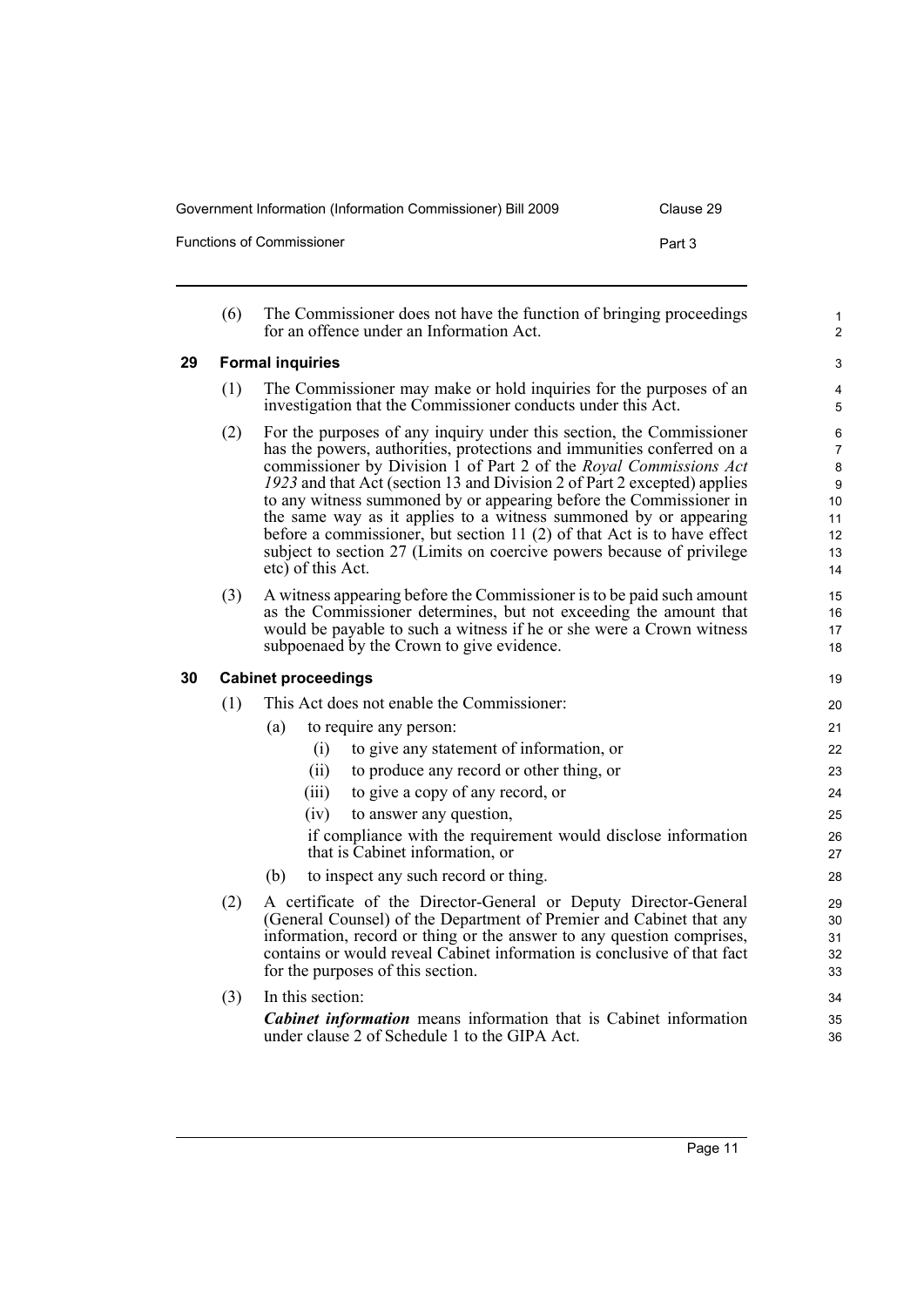Part 3 Functions of Commissioner

## <span id="page-21-1"></span><span id="page-21-0"></span>**Division 5 Disclosure of information**

<span id="page-21-3"></span><span id="page-21-2"></span>

| 31 |     |     | <b>Commissioner may furnish information to Ombudsman</b>                                                                                                                                                                                                                                                                                | $\overline{\mathbf{c}}$                            |
|----|-----|-----|-----------------------------------------------------------------------------------------------------------------------------------------------------------------------------------------------------------------------------------------------------------------------------------------------------------------------------------------|----------------------------------------------------|
|    | (1) |     | The Commissioner may, at any time, furnish to the Ombudsman<br>information obtained by the Commissioner in discharging functions<br>under this or any other Act if the Commissioner is of the opinion that<br>the information relates to conduct of an agency that could be the subject<br>of a complaint under the Ombudsman Act 1974. | 3<br>4<br>$\mathbf 5$<br>$\,6\,$<br>$\overline{7}$ |
|    | (2) |     | However, the Commissioner must not disclose information that could<br>not otherwise be disclosed under this Act or could not be obtained by<br>the Ombudsman under the <i>Ombudsman Act 1974</i> or any other Act.                                                                                                                      | 8<br>$\boldsymbol{9}$<br>10                        |
| 32 |     |     | Commissioner may furnish information to ICAC, DPP and PIC                                                                                                                                                                                                                                                                               | 11                                                 |
|    | (1) |     | The Commissioner may, at any time, furnish information obtained by<br>the Commissioner in discharging functions under this or any other Act<br>to the Director of Public Prosecutions, the Independent Commission<br>Against Corruption or the Police Integrity Commission.                                                             | 12<br>13<br>14<br>15                               |
|    | (2) |     | However, the Commissioner must not disclose information that could<br>not otherwise be disclosed under this Act or could not:                                                                                                                                                                                                           | 16<br>17                                           |
|    |     | (a) | in the case of the Director of Public Prosecutions—be obtained<br>by the Director under the Director of Public Prosecutions Act<br>1986 or any other Act, or                                                                                                                                                                            | 18<br>19<br>20                                     |
|    |     | (b) | in the case of the Independent Commission Against Corruption—<br>be obtained by the Commission under the <i>Independent</i><br>Commission Against Corruption Act 1988 or any other Act, or                                                                                                                                              | 21<br>22<br>23                                     |
|    |     | (c) | in the case of the Police Integrity Commission—be obtained by<br>the Commission under the Police Integrity Commission Act 1996<br>or any other Act.                                                                                                                                                                                     | 24<br>25<br>26                                     |
| 33 |     |     | Commissioner may furnish information to agency                                                                                                                                                                                                                                                                                          | 27                                                 |
|    | (1) |     | The Commissioner may, at any time:                                                                                                                                                                                                                                                                                                      | 28                                                 |
|    |     | (a) | furnish to an agency information obtained by the Commissioner<br>in discharging functions under this Act with respect to a<br>complaint against or relating to the agency, and                                                                                                                                                          | 29<br>30<br>31                                     |
|    |     | (b) | make such comments to the agency with respect to the complaint<br>as the Commissioner thinks fit.                                                                                                                                                                                                                                       | 32<br>33                                           |
|    | (2) |     | The Commissioner may also furnish any or all of the information<br>referred to in subsection (1) to any other agency, and may make such                                                                                                                                                                                                 | 34<br>35                                           |
|    |     |     |                                                                                                                                                                                                                                                                                                                                         |                                                    |

1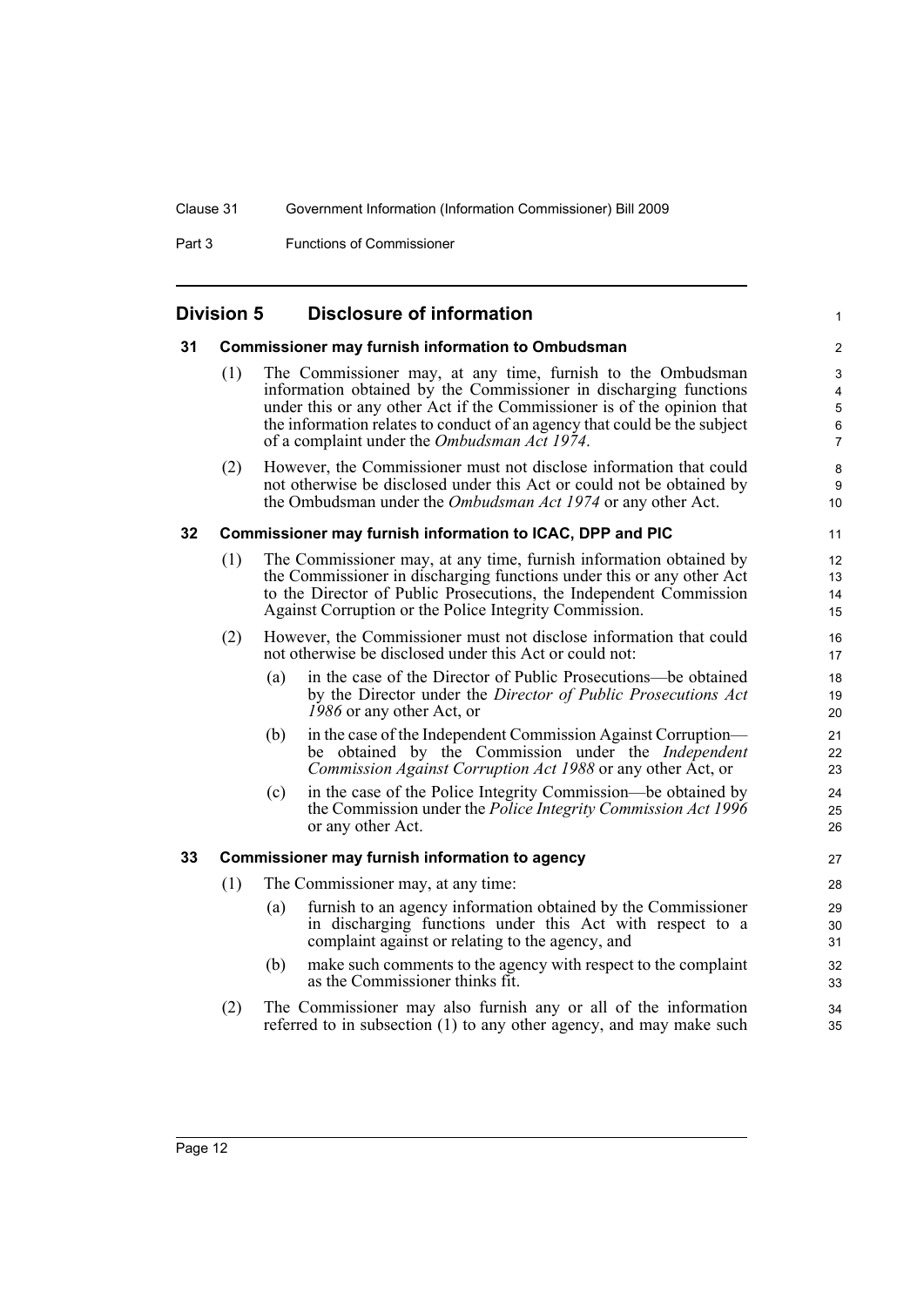Government Information (Information Commissioner) Bill 2009 Clause 34

Functions of Commissioner **Part 3** 

comments (if any) to that agency as the Commissioner considers appropriate, if:

- (a) the Commissioner is satisfied that the information concerned is relevant to the functions, policies, procedures or practices of that other agency, and
- (b) the information does not disclose any personal information (within the meaning of either the *Privacy and Personal Information Protection Act 1998* or the *Health Records and Information Privacy Act 2002*).

#### <span id="page-22-0"></span>**34 Ombudsman may furnish information to Commissioner**

- (1) The Ombudsman may at any time furnish to the Commissioner information obtained by the Ombudsman in discharging functions under the *Ombudsman Act 1974* or any other Act if the Ombudsman is of the opinion that the information relates to conduct of an agency that could be the subject of a complaint to the Commissioner under this Act.
- (2) However, the Ombudsman must not disclose information that could not otherwise be disclosed under the *Ombudsman Act 1974* or could not be obtained by the Commissioner under this or any other Act.

#### <span id="page-22-1"></span>**35 Restriction on disclosure of information by Commissioner**

The Commissioner must not, in the exercise of functions under this Act, disclose any information for which there is (or for which an agency claims there is) an overriding public interest against disclosure, as provided by the GIPA Act, unless the disclosure is authorised under this Division.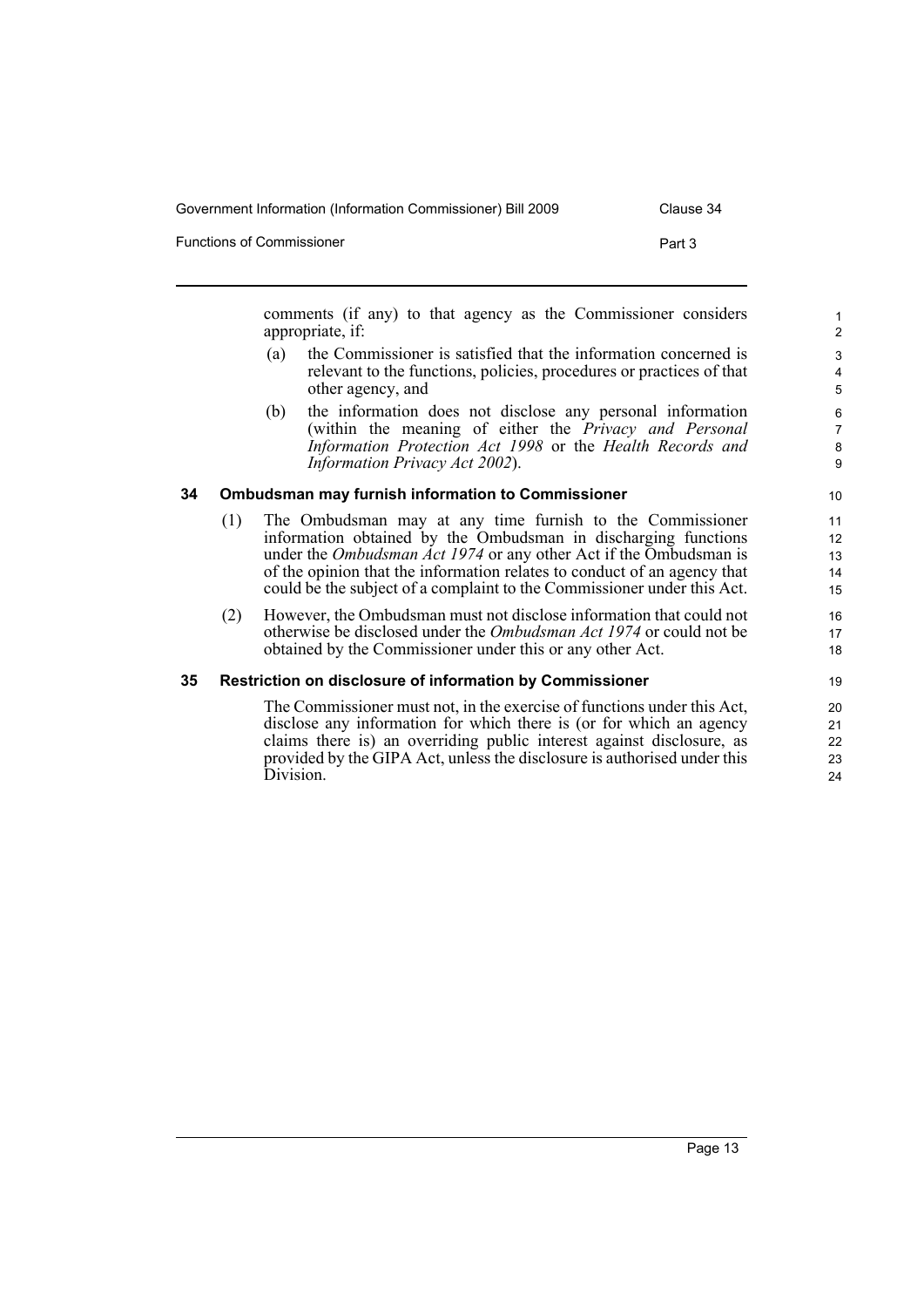Part 4 Reports by Commissioner

## <span id="page-23-0"></span>**Part 4 Reports by Commissioner**

#### <span id="page-23-1"></span>**36 Annual report**

(1) The Commissioner is, as soon as practicable after 30 June in each year, to prepare a report of the Commissioner's work and activities for the 12 months preceding that date and is to furnish the report to the Presiding Officer of each House of Parliament.

1

- (2) A copy of the report is to be provided to the Minister.
- (3) The *Annual Reports (Departments) Act 1985* is, in its application to the annual reports of the Commissioner, modified as follows:
	- (a) letters of submission under that Act are to be made to the Presiding Officer of each House of Parliament and not to the appropriate Minister,
	- (b) the annual report is to be submitted to the Presiding Officer of each House of Parliament and not to the appropriate Minister,
	- (c) provisions of that Act relating to the presentation of annual reports to the appropriate Minister and to the public availability of annual reports do not apply to the Commissioner.
- (4) Section 39 (Procedure for reporting) applies to the annual report of the Commissioner as if it were a report made or furnished under this Part.

### <span id="page-23-2"></span>**37 Report on operation of GIPA Act**

- (1) The Commissioner is, as soon as practicable after 30 June in each year, to prepare and publish a report on the operation of the GIPA Act (generally, across all agencies) for the 12 months preceding that date and is to furnish the report to the Presiding Officer of each House of Parliament.
- (2) A copy of the report is to be provided to the Minister.

#### <span id="page-23-3"></span>**38 Special report to Parliament**

- (1) The Commissioner may, at any time, make a special report on any matter relating to the functions of the Commissioner to the Presiding Officer of each House of Parliament and must also provide the Minister with a copy of the report.
- (2) The Commissioner may include in a report under this section a recommendation that the report be made public immediately.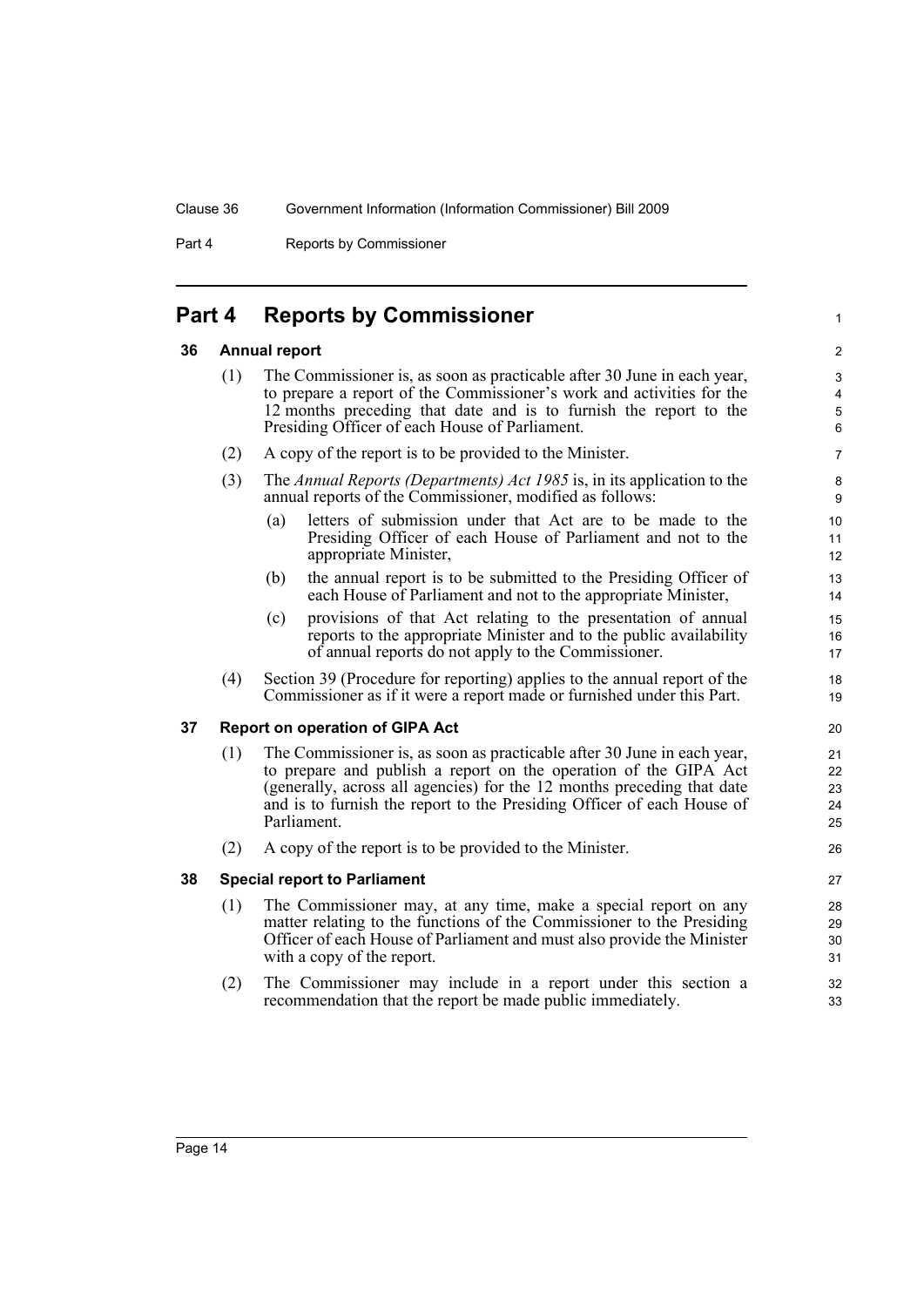| Government Information (Information Commissioner) Bill 2009 | Clause 39 |
|-------------------------------------------------------------|-----------|
| Reports by Commissioner                                     | Part 4    |

#### <span id="page-24-0"></span>**39 Procedure for reporting**

#### (1) **Tabling**

A copy of a report made or furnished to the Presiding Officer of a House of Parliament under this Part must be laid before that House on the next sitting day of that House after it is received by the Presiding Officer.

#### (2) **Public reports**

If a report includes a recommendation by the Commissioner that the report be made public forthwith, the Presiding Officer of a House of Parliament may make it public whether or not that House is in session and whether or not the report has been laid before that House.

#### (3) **Privileges and immunities**

A report that is made public by the Presiding Officer of a House of Parliament before it is laid before that House attracts the same privileges and immunities as it would if it had been laid before that House.

#### (4) **Report procedures**

A Presiding Officer need not inquire whether all or any conditions precedent have been satisfied as regards a report purporting to have been made or furnished in accordance with this Act.

#### (5) **Reference to Presiding Officer**

In this Part, a reference to a Presiding Officer of a House of Parliament is a reference to the President of the Legislative Council or the Speaker of the Legislative Assembly. If there is a vacancy in the office of President, the reference to the President is taken to be a reference to the Clerk of the Legislative Council and, if there is a vacancy in the office of Speaker, the reference to the Speaker is taken to be a reference to the Clerk of the Legislative Assembly.

25 26 27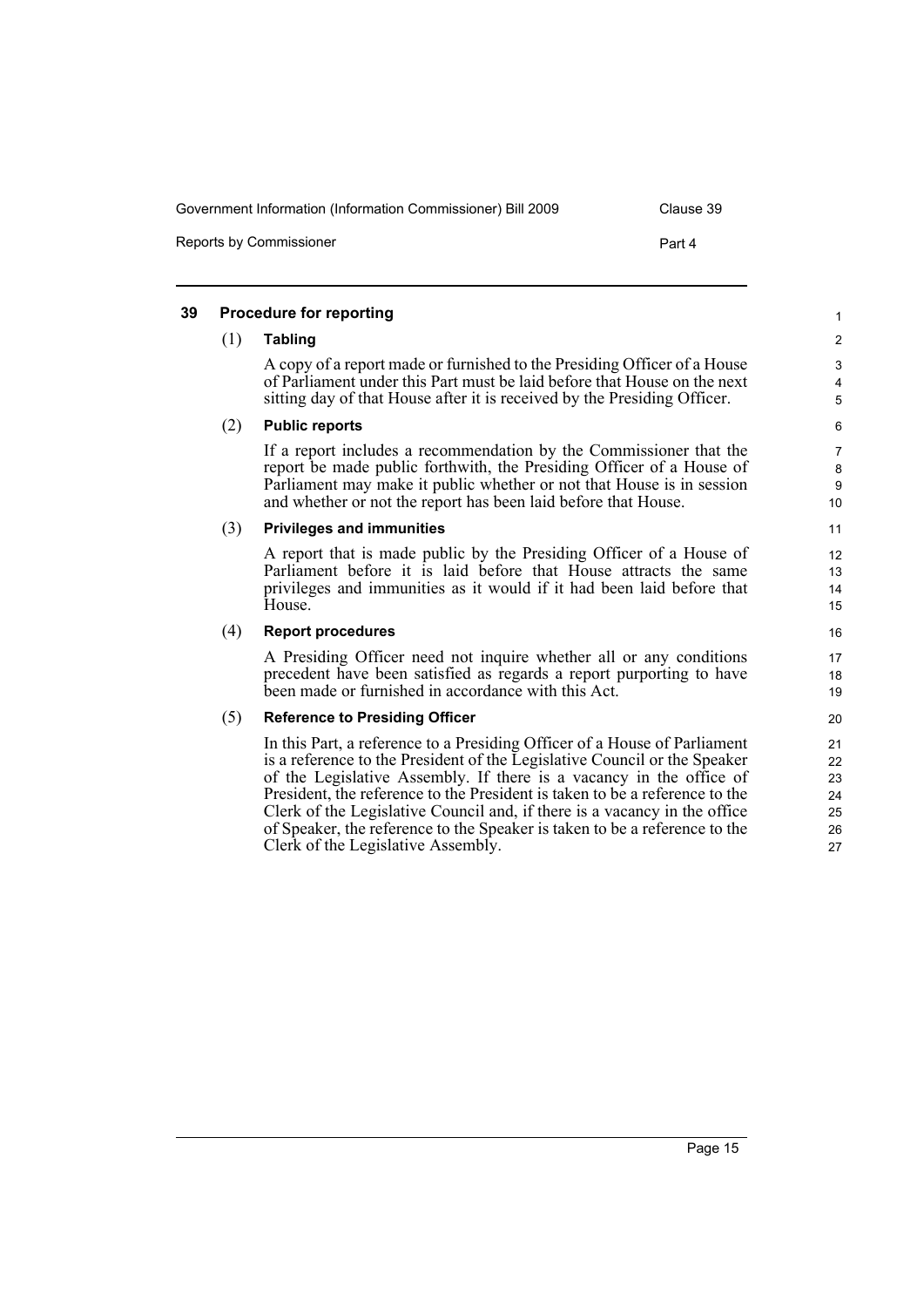Part 5 Miscellaneous

## <span id="page-25-0"></span>**Part 5 Miscellaneous**

#### <span id="page-25-1"></span>**40 Ombudsman required to consult**

- (1) If the Ombudsman receives a complaint under the *Ombudsman Act 1974* about conduct of an agency that it appears could be the subject of a complaint to the Commissioner under this Act, the Ombudsman is to consult with the Commissioner on the matter.
- (2) If the Commissioner decides to deal with the matter as a complaint under this Act:
	- (a) the complaint is (to the extent that it relates to conduct that could be the subject of a complaint under this Act) to be transferred to the Commissioner and dealt with as a complaint made to the Commissioner under this Act, and

1

(b) the Ombudsman is not to investigate the matter (and is to discontinue any investigation already commenced) to the extent that it relates to conduct that could be the subject of a complaint under this Act.

#### <span id="page-25-2"></span>**41 Commissioner, officer or expert as witness**

- (1) Neither the Commissioner nor a member of staff of the Commissioner is competent or compellable to give evidence or produce any document in any legal proceedings in respect of any information obtained by the Commissioner or member of staff in the course of the exercise of functions under this or any other Act.
- (2) Subsection (1) does not apply to any legal proceedings:
	- (a) under section 27 (Limits on coercive powers because of privilege etc), 42 (Immunity of Commissioner and others) or  $\overline{43}$ (Offences), or
	- (b) under Part 3 of the *Royal Commissions Act 1923*, or
	- (c) under Part 4 of the *Special Commissions of Inquiry Act 1983*.
- (3) This section applies to a person whose services are engaged under section 16 in the same way as it applies to a member of staff of the Commissioner.

#### <span id="page-25-3"></span>**42 Immunity of Commissioner and others**

(1) Neither the Commissioner nor a member of staff of the Commissioner is liable, whether on the ground of want of jurisdiction or on any other ground, to any civil or criminal proceedings in respect of any act, matter or thing done or omitted to be done for the purpose of executing this or any other Act unless the act, matter or thing was done, or omitted to be done, in bad faith.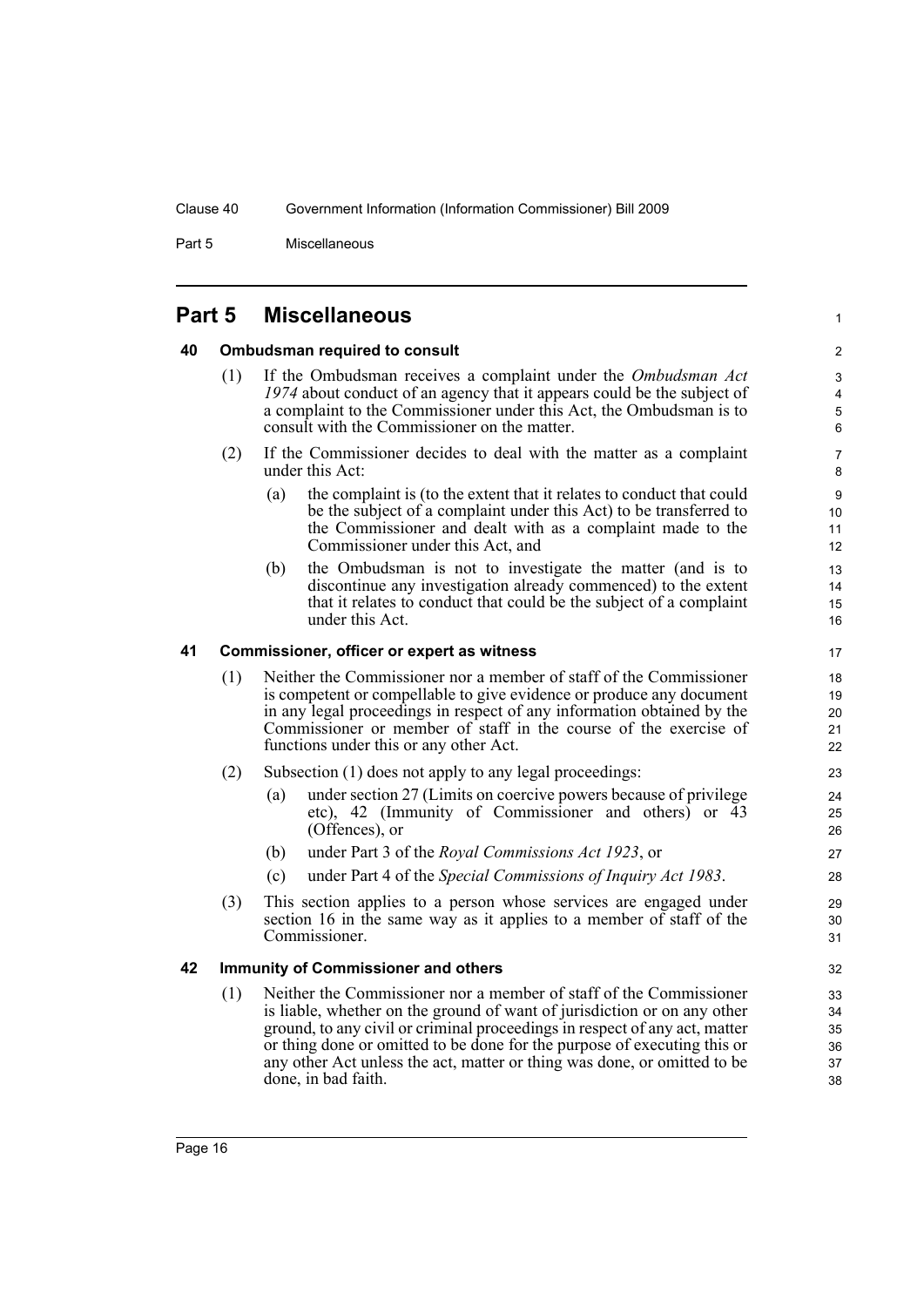Government Information (Information Commissioner) Bill 2009 Clause 43

| Miscellaneous | Part 5 |
|---------------|--------|
|               |        |

| (2) | Civil or criminal proceedings in respect of any act or omission referred |
|-----|--------------------------------------------------------------------------|
|     | to in subsection $(1)$ cannot be brought against the Commissioner or a   |
|     | member of staff of the Commissioner without the leave of the Supreme     |
|     | Court.                                                                   |

(3) The Supreme Court is not to grant leave under subsection (2) unless it is satisfied that there is substantial ground for the contention that the person to be proceeded against has acted, or omitted to act, in bad faith.

#### <span id="page-26-0"></span>**43 Offences**

- (1) A person must not:
	- (a) without lawful excuse, wilfully obstruct, hinder or resist the Commissioner or a member of staff of the Commissioner in the exercise of functions under this or any other Act, or
	- (b) without lawful excuse, refuse or wilfully fail to comply with any lawful requirement of the Commissioner under this or any other Act, or
	- (c) wilfully make any false statement to or mislead, or attempt to mislead, the Commissioner or a member of staff of the Commissioner in the exercise of functions under this or any other Act.

Maximum penalty: 10 penalty units.

- (2) A person must not directly or indirectly:
	- (a) falsely represent that he or she is the Commissioner or acting Commissioner, or
	- (b) falsely represent that he or she is a member of staff of the Commissioner.

Maximum penalty: 10 penalty units.

- (3) For the purposes of subsection (2), a person represents that a state of affairs exists if the person does or says anything, or causes, permits or suffers anything to be done or said, whereby it is represented, or whereby a belief may be induced, that the state of affairs exists.
- (4) A person who uses, causes, inflicts or procures any violence, punishment, damage, loss or disadvantage to any person for or on account of:
	- (a) his or her making a complaint to the Commissioner, or
	- (b) his or her assisting the Commissioner, or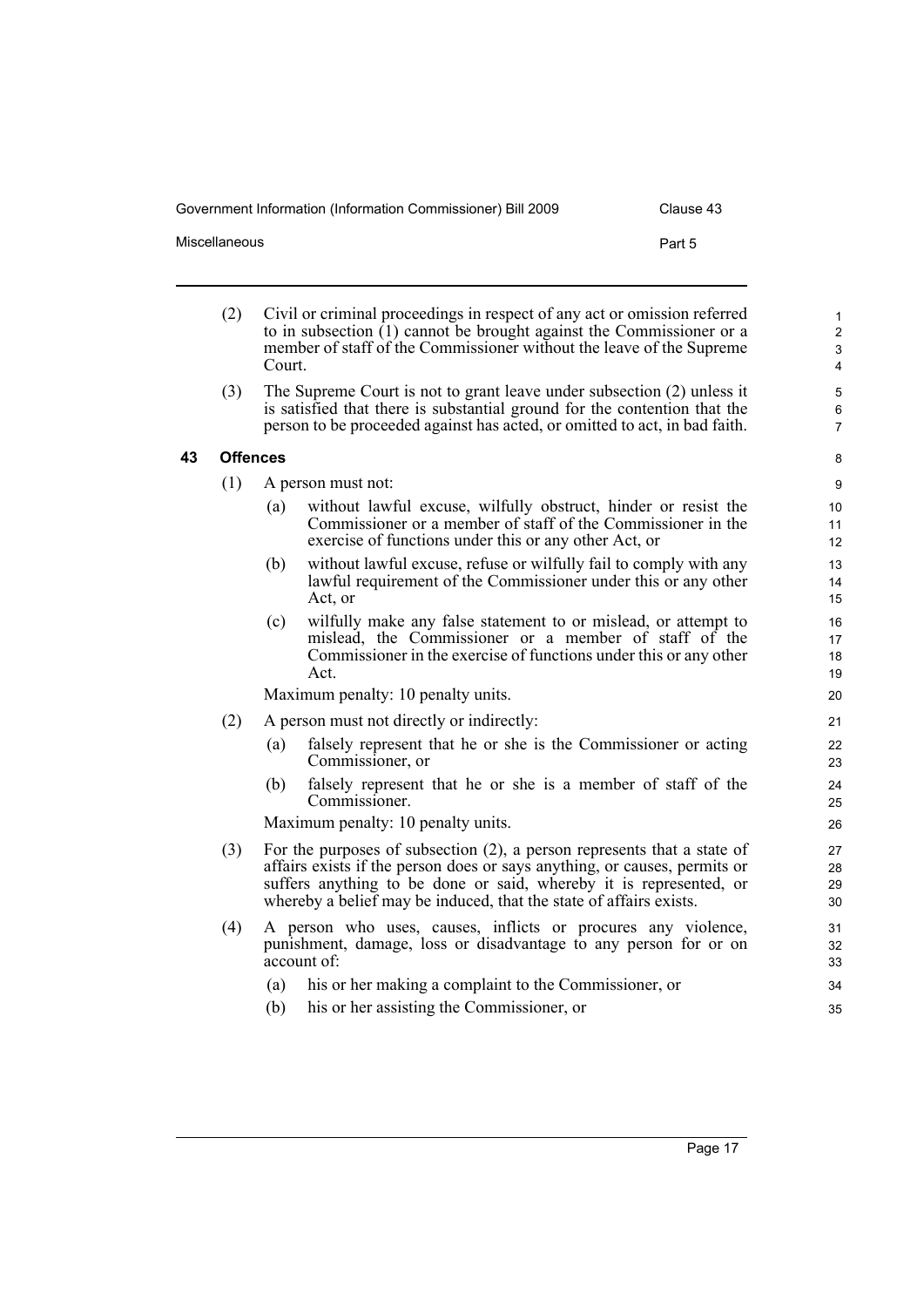Part 5 Miscellaneous

<span id="page-27-0"></span>(c) any evidence given by him or her to the Commissioner, is guilty of an indictable offence. Maximum penalty: 200 penalty units or imprisonment for 5 years, or both. (5) An employer who dismisses any employee from his or her employment, or prejudices any employee in his or her employment, for or on account of the employee assisting the Commissioner is guilty of an indictable offence. Maximum penalty: 200 penalty units or imprisonment for 5 years, or both. (6) In any proceedings for an offence against subsection (5), it lies on the employer to prove that any employee shown to have been dismissed or prejudiced in his or her employment was so dismissed or prejudiced for some reason other than the reasons mentioned in subsection (5). (7) In this section, a reference to a person assisting the Commissioner is a reference to a person who: (a) has appeared, is appearing or is to appear as a witness before the Commissioner, or (b) has complied with or proposes to comply with a requirement under section 25 (Agencies to give information etc), or (c) has assisted, is assisting or is to assist the Commissioner in some other manner. **44 Oversight of Commissioner's functions by Joint Committee** (1) The Joint Committee has the following functions under this Act: (a) to monitor and review the exercise by the Commissioner of the Commissioner's functions, (b) to report to both Houses of Parliament, with such comments as it thinks fit, on any matter appertaining to the Commissioner or connected with the exercise of the Commissioner's functions to which, in the opinion of the Joint Committee, the attention of Parliament should be directed, (c) to examine each annual and other report of the Commissioner and report to both Houses of Parliament on any matter appearing in, or arising out of, any such report, (d) to recommend to both Houses of Parliament any changes to the functions of the Commissioner that the Joint Committee thinks desirable, 1  $\overline{2}$ 3 4 5 6 7 8 9 10 11 12 13 14 15 16 17 18 19 20 21 22 23 24 25 26 27 28 29 30 31 32 33 34 35 36 37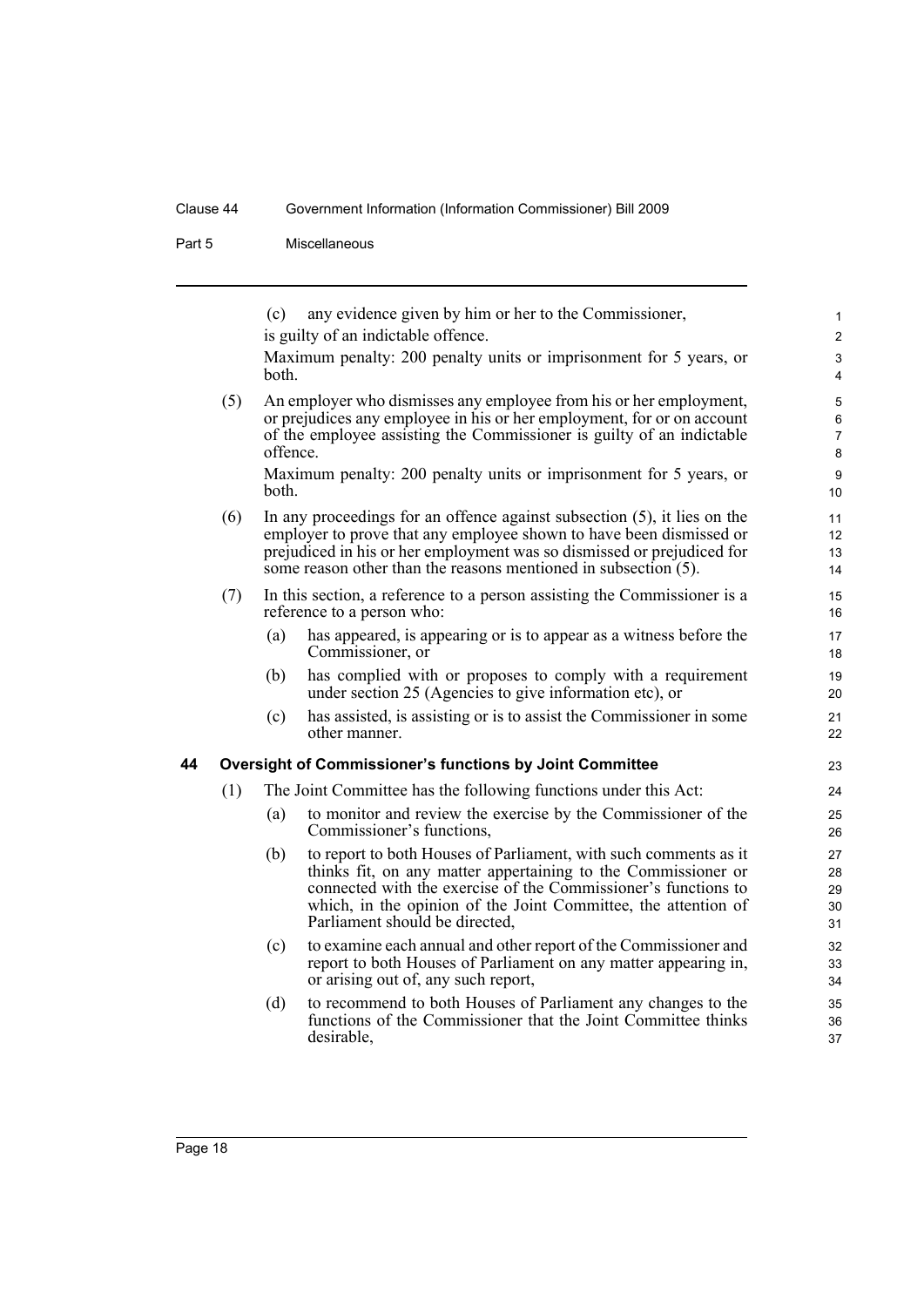Government Information (Information Commissioner) Bill 2009 Clause 45

| Miscellaneous | Part 5 |
|---------------|--------|
|               |        |

<span id="page-28-1"></span><span id="page-28-0"></span>

|    |     | (e)                                                                                                                                                                                                                                                              | to inquire into any question in connection with its functions<br>which is referred to it by both Houses of Parliament, and report<br>to both Houses on that question.                                                                                                                                                                                                                                                                                   | $\mathbf{1}$<br>$\overline{2}$<br>3 |
|----|-----|------------------------------------------------------------------------------------------------------------------------------------------------------------------------------------------------------------------------------------------------------------------|---------------------------------------------------------------------------------------------------------------------------------------------------------------------------------------------------------------------------------------------------------------------------------------------------------------------------------------------------------------------------------------------------------------------------------------------------------|-------------------------------------|
|    | (2) |                                                                                                                                                                                                                                                                  | Nothing in this section authorises the Joint Committee:                                                                                                                                                                                                                                                                                                                                                                                                 | 4                                   |
|    |     | (a)                                                                                                                                                                                                                                                              | to investigate a matter relating to any particular conduct, or                                                                                                                                                                                                                                                                                                                                                                                          | 5                                   |
|    |     | (b)                                                                                                                                                                                                                                                              | to reconsider any decision to investigate, not to investigate or to<br>discontinue investigation of any particular matter, or                                                                                                                                                                                                                                                                                                                           | 6<br>$\overline{7}$                 |
|    |     | (c)                                                                                                                                                                                                                                                              | to reconsider the findings, recommendations or other decisions of<br>the Commissioner in relation to any particular matter.                                                                                                                                                                                                                                                                                                                             | 8<br>9                              |
|    | (3) |                                                                                                                                                                                                                                                                  | The provisions of Part 4A of the <i>Ombudsman Act 1974</i> apply in relation<br>to the Joint Committee's functions under this Act in the same way as<br>they apply in relation to the Joint Committee's functions under that Act.                                                                                                                                                                                                                       | 10<br>11<br>12                      |
| 45 |     |                                                                                                                                                                                                                                                                  | Personal liability of Commissioner and others                                                                                                                                                                                                                                                                                                                                                                                                           | 13                                  |
|    |     |                                                                                                                                                                                                                                                                  | A matter or thing done (or omitted to be done) by the Commissioner, a<br>member of staff of the Commissioner or a person acting under the<br>direction of the Commissioner does not, if the matter or thing was done<br>(or omitted to be done) in good faith for the purpose of executing this<br>Act or any other Act, subject the Commissioner, the member of staff or<br>the person so acting personally to any action, liability, claim or demand. | 14<br>15<br>16<br>17<br>18<br>19    |
| 46 |     |                                                                                                                                                                                                                                                                  | <b>Proceedings for offences</b>                                                                                                                                                                                                                                                                                                                                                                                                                         | 20                                  |
|    | (1) | Court.                                                                                                                                                                                                                                                           | Except where otherwise expressly provided by this Act, proceedings for<br>an offence against this Act are to be dealt with summarily before a Local                                                                                                                                                                                                                                                                                                     | 21<br>22<br>23                      |
|    | (2) | If an offence against this Act is an indictable offence, a Local Court may<br>nevertheless hear and determine the proceedings in respect of such an<br>offence if the court is satisfied that it is proper to do so and the defendant<br>and prosecutor consent. |                                                                                                                                                                                                                                                                                                                                                                                                                                                         |                                     |
|    | (3) |                                                                                                                                                                                                                                                                  | If, in accordance with subsection (2), a Local Court convicts a person of<br>such an offence, the maximum penalty that the court may impose is:                                                                                                                                                                                                                                                                                                         | 28<br>29                            |
|    |     | (a)                                                                                                                                                                                                                                                              | in the case of an individual—the smaller of:<br>a fine of 50 penalty units or imprisonment for 2 years, or<br>(i)<br>both, or                                                                                                                                                                                                                                                                                                                           | 30<br>31<br>32                      |
|    |     | (ii)                                                                                                                                                                                                                                                             | the maximum penalty otherwise applicable to the offence<br>when committed by an individual, or                                                                                                                                                                                                                                                                                                                                                          | 33<br>34                            |
|    |     | (b)                                                                                                                                                                                                                                                              | in the case of a corporation—the smaller of:                                                                                                                                                                                                                                                                                                                                                                                                            | 35                                  |
|    |     |                                                                                                                                                                                                                                                                  | a fine of 100 penalty units, or<br>(i)                                                                                                                                                                                                                                                                                                                                                                                                                  | 36                                  |
|    |     | (ii)                                                                                                                                                                                                                                                             | the maximum penalty otherwise applicable to the offence<br>when committed by a corporation.                                                                                                                                                                                                                                                                                                                                                             | 37<br>38                            |
|    |     |                                                                                                                                                                                                                                                                  |                                                                                                                                                                                                                                                                                                                                                                                                                                                         |                                     |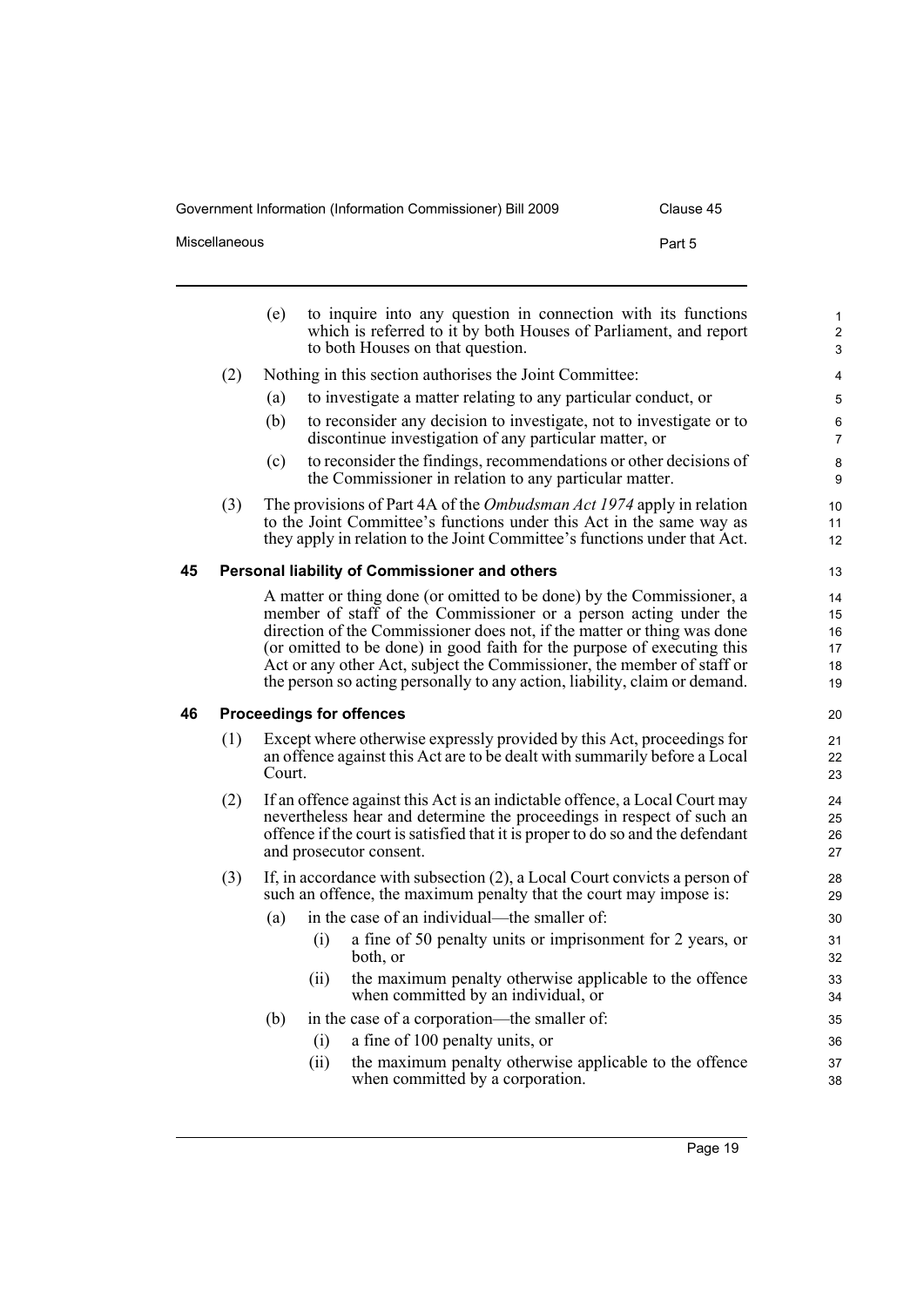Part 5 Miscellaneous

#### <span id="page-29-0"></span>**47 Regulations**

The Governor may make regulations, not inconsistent with this Act, for or with respect to any matter that by this Act is required or permitted to be prescribed or that is necessary or convenient to be prescribed for carrying out or giving effect to this Act.

13

#### <span id="page-29-1"></span>**48 Review of Act**

| (1) | The Minister is to review this Act to determine whether the policy<br>objectives of the Act remain valid and whether the terms of the Act<br>remain appropriate for securing those objectives. | 7<br>8<br>9 |
|-----|------------------------------------------------------------------------------------------------------------------------------------------------------------------------------------------------|-------------|
| (2) | The review is to be undertaken as soon as possible after the period of<br>5 years from the date of assent to this Act.                                                                         | 10<br>11    |
|     | A report on the outcome of the review is to be tabled in each House of                                                                                                                         | 12          |

(3) A report on the outcome of the review is to be tabled in each House of Parliament within 12 months after the end of the period of 5 years.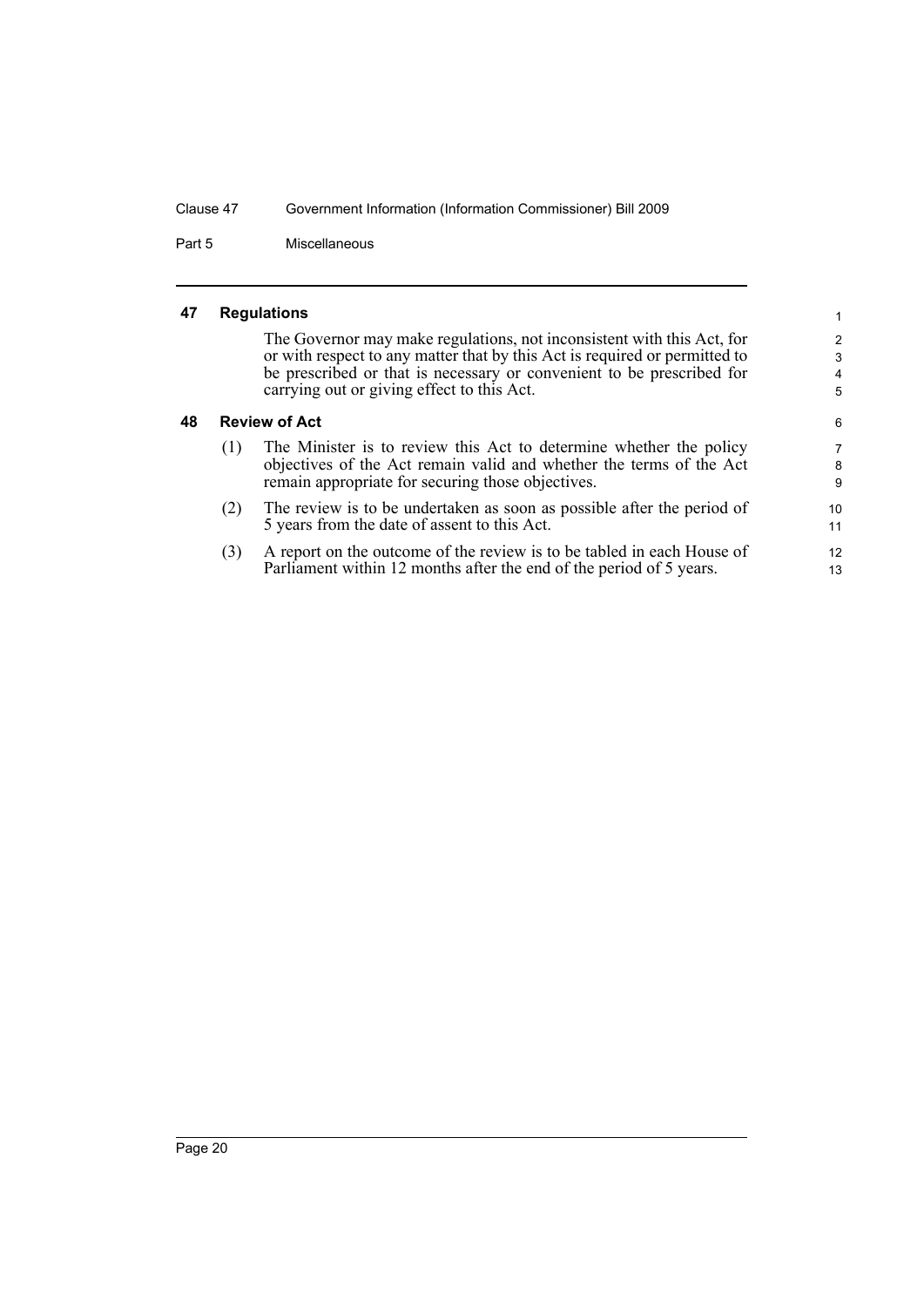Amendment of Acts Schedule 1

<span id="page-30-0"></span>

|       | <b>Schedule 1</b>      | <b>Amendment of Acts</b>                                                                                                                                                                                                                                                           | 1                          |
|-------|------------------------|------------------------------------------------------------------------------------------------------------------------------------------------------------------------------------------------------------------------------------------------------------------------------------|----------------------------|
| 1.1   |                        | Defamation Act 2005 No 77                                                                                                                                                                                                                                                          | $\overline{c}$             |
|       |                        | Schedule 1 Additional publications to which absolute privilege applies                                                                                                                                                                                                             | 3                          |
|       | Insert after clause 2: |                                                                                                                                                                                                                                                                                    | 4                          |
|       | 2A                     | <b>Matters relating to Information Commissioner</b>                                                                                                                                                                                                                                | 5                          |
|       |                        | Without limiting section $27(2)(a)$ –(c), matter that is published:                                                                                                                                                                                                                | 6                          |
|       |                        | to or by the Information Commissioner or an acting<br>(a)<br>Information Commissioner in his or her capacity as the<br>Information Commissioner or an acting Information<br>Commissioner, or                                                                                       | 7<br>8<br>9<br>10          |
|       |                        | to any member of staff of the Information Commissioner<br>(b)<br>in his or her capacity as such a member, or                                                                                                                                                                       | 11<br>12                   |
|       |                        | in a report under section 38 (Special report to Parliament)<br>(c)<br>of<br>the<br>Information<br>Government<br>(Information<br>Commissioner) Act 2009, or                                                                                                                         | 13<br>14<br>15             |
|       |                        | in a copy of a report previously made public under<br>(d)<br>section 38 of the Government Information (Information<br><i>Commissioner) Act 2009</i> where the copy of the report is<br>published under the authority of the Minister for the time<br>being administering that Act. | 16<br>17<br>18<br>19<br>20 |
| 1.2   |                        | Ombudsman Act 1974 No 68                                                                                                                                                                                                                                                           | 21                         |
| [1]   |                        | <b>Section 31A Constitution of Joint Committee</b>                                                                                                                                                                                                                                 | 22                         |
|       |                        | Insert "the Government Information (Information Commissioner) Act 2009,"<br>after "Police Integrity Commission Act 1996," in section 31A (2).                                                                                                                                      | 23<br>24                   |
| [2]   |                        | Section 31BA Power to veto proposed appointments                                                                                                                                                                                                                                   | 25                         |
|       | $31BA(1)$ .            | Insert "Information Commissioner," after "Prosecutions," in section                                                                                                                                                                                                                | 26<br>27                   |
| $[3]$ | Section 31BA (5) (b1)  |                                                                                                                                                                                                                                                                                    | 28                         |
|       |                        | Insert after section $31BA(5)(b)$ :                                                                                                                                                                                                                                                | 29                         |
|       | (b1)                   | in the context of an appointment of Information<br>Commissioner, a reference to the Minister administering<br>section 5 of the Government Information (Information<br>Commissioner) Act 2009, and                                                                                  | 30<br>31<br>32<br>33       |